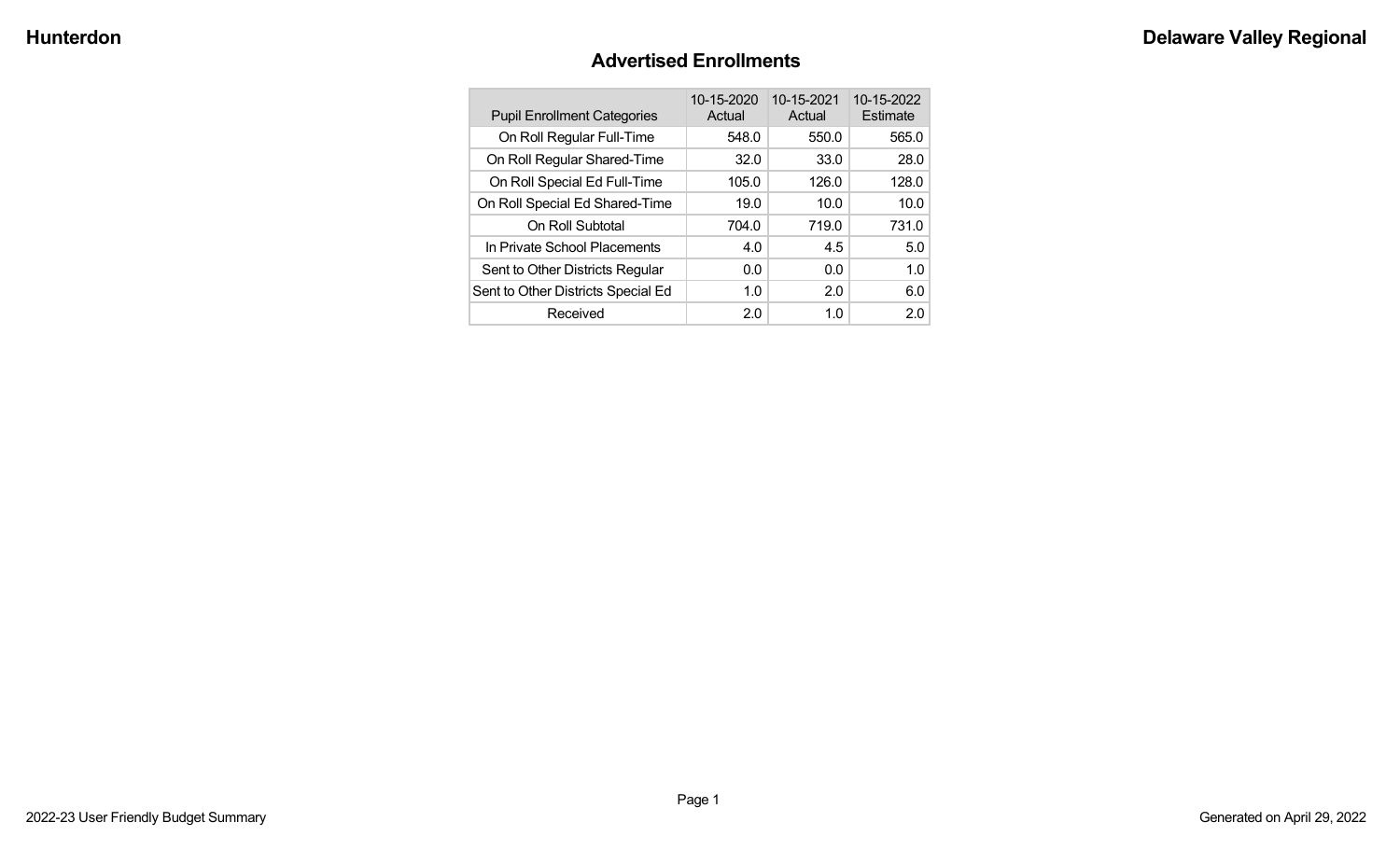#### **Advertised Revenues**

| <b>Budget Category</b>                           | Description                                                                | Account | 2020-21<br>Actual     | 2021-22<br>Revised | 2022-23<br>Proposed |
|--------------------------------------------------|----------------------------------------------------------------------------|---------|-----------------------|--------------------|---------------------|
|                                                  | Local Tax Levy                                                             | 10-1210 | 15,344,427            | 15,750,896         | 16,443,710          |
|                                                  | <b>Total Tuition</b>                                                       | 10-1300 | 50,119                | 36,400             | 45,500              |
|                                                  | <b>Transportation Fees from Individuals</b>                                | 10-1410 | $\Omega$              | $\Omega$           | 400                 |
|                                                  | Rents and Royalties                                                        | 10-1910 | 99,680                | $\Omega$           | $\overline{0}$      |
| <b>General Fund Revenues from Local Sources</b>  | <b>Unrestricted Miscellaneous Revenues</b>                                 | 10-1XXX | 68,441                | 60,117             | 37,494              |
|                                                  | Interest Earned on Maintenance Reserve                                     | 10-1XXX | 100                   | 25                 | 25                  |
|                                                  | Interest Earned on Capital Reserve Funds                                   | 10-1XXX | 1,886                 | 75                 | 75                  |
|                                                  | <b>Other Restricted Miscellaneous Revenues</b>                             | 10-1XXX | 420                   |                    | $\Omega$            |
|                                                  | <b>Total Revenues from Local Sources</b>                                   |         | 15,565,073            | 15,847,513         | 16,527,204          |
|                                                  | <b>Categorical Transportation Aid</b>                                      | 10-3121 | 17,291                | 17,291             | 17,291              |
|                                                  | <b>Extraordinary Aid</b>                                                   | 10-3131 | 342,931               | $\mathbf 0$        | $\Omega$            |
|                                                  | <b>Categorical Special Education Aid</b>                                   | 10-3132 | 592,662               | 592,662            | 592,662             |
| <b>General Fund Revenues from State Sources</b>  | <b>Equalization Aid</b>                                                    | 10-3176 | 2,292,658             | 1,606,521          | 1,172,230           |
|                                                  | <b>Categorical Security Aid</b>                                            | 10-3177 | 74,906                | 74,763             | 74,763              |
|                                                  | <b>Other State Aids</b>                                                    | 10-3XXX | 2,610                 | $\Omega$           | -0                  |
|                                                  | State Reimbursements from Securing Our Childrens Future Bond Act           | 10-3256 | $\Omega$              | 46,356             | $\Omega$            |
|                                                  | <b>Total Revenues from State Sources</b>                                   |         | 3,323,058             | 2,337,593          | 1,856,946           |
|                                                  | <b>Budgeted Fund Balance-Operating Budget</b>                              | 10-303  | 138,035               | 619,706            | 174,605             |
|                                                  | Withdrawal from Capital Reserve for Excess Cost and Other Capital Projects | 10-309  | 341,889               | 1,550,000          | 300,000             |
| <b>General Fund Revenues from Other Sources</b>  | Withdrawal from Maintenance Reserve                                        | 10-310  | 150,000               | $\Omega$           | -0                  |
|                                                  | Adjustment for Prior Year Encumbrances                                     |         |                       | 634,544            | 0                   |
|                                                  | Actual Revenues (Over)/Under Expenditures                                  |         | $-798,342$            | $\Omega$           | $\Omega$            |
| <b>General Fund Revenues</b>                     | <b>Total Operating Budget</b>                                              |         | 18,719,713 20,989,356 |                    | 18,858,755          |
|                                                  | <b>Student Activity Fund Revenue</b>                                       | 20-1760 | 83,100                | $\Omega$           | 0                   |
|                                                  | Scholarship Fund Revenue                                                   | 20-1770 | 5,493                 | $\Omega$           | 0                   |
| Special Revenue Fund Revenues from Local Sources | Other Revenue from Local Sources                                           | 20-1XXX | 23,531                | 285,482            | 0                   |
|                                                  | <b>Total Revenues from Local Sources</b>                                   | 20-1XXX | 112,124               | 285,482            | 0                   |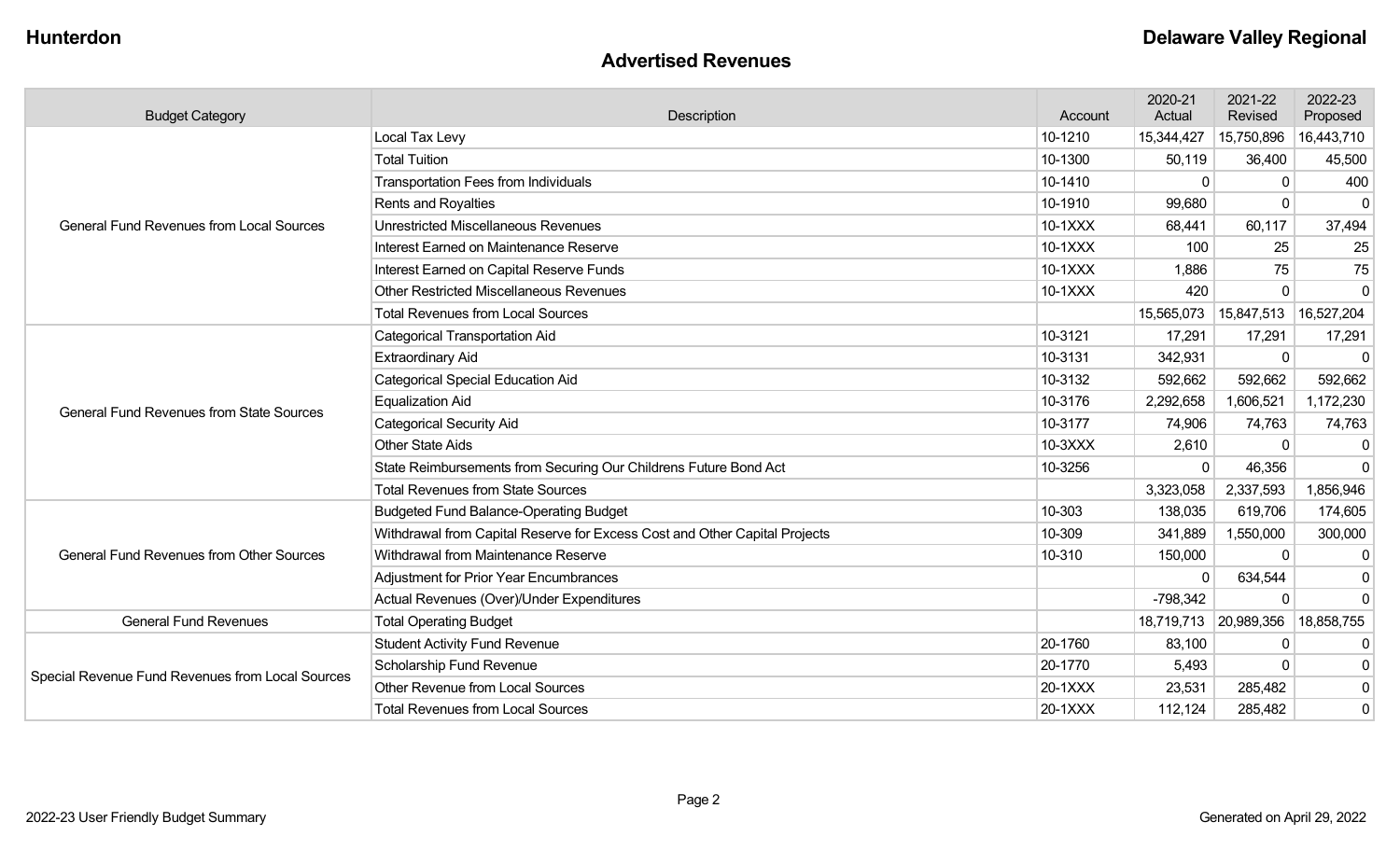#### **Advertised Revenues**

| <b>Budget Category</b>                                | Description                                                                                             | Account      | 2020-21<br>Actual | 2021-22<br>Revised    | 2022-23<br>Proposed |
|-------------------------------------------------------|---------------------------------------------------------------------------------------------------------|--------------|-------------------|-----------------------|---------------------|
|                                                       | SDA Emergent Needs and Capital Maintenance In School Districts                                          | 20-3257      | 0                 | 19,847                | 0                   |
| Special Revenue Fund Revenues from State Sources      | <b>Total Revenues from State Sources</b>                                                                |              | $\Omega$          | 19,847                | $\Omega$            |
|                                                       | Title I                                                                                                 | 20-4411-4416 | 29,700            | 25,993                | 15,575              |
|                                                       | Title II                                                                                                | 20-4451-4455 | 9,920             | 9,943                 | 8,452               |
|                                                       | Title III                                                                                               | 20-4491-4494 | $\Omega$          | 600                   | 510                 |
|                                                       | Title IV                                                                                                | 20-4471-4474 | 10,000            | 10,000                | 8,500               |
|                                                       | <b>ARP-IDEA Basic</b>                                                                                   | 20-4419      | $\Omega$          | 29,772                | -0                  |
|                                                       | <b>IDEA Part B (Handicapped)</b>                                                                        | 20-4420-4429 | 158,842           | 162,157               | 137,833             |
|                                                       | ARP-ESSER Subgrant-Accelerated Learning Coaching and Educator Support Grant                             | 20-4541      | 0                 | 50,673                | 0                   |
|                                                       | ARP-ESSER Subgrant-Evidence-Based Summer Learning and Enrichment Activities Grant                       | 20-4542      | 0                 | 40,000                | 0                   |
| Special Revenue Fund Revenues from Federal<br>Sources | ARP-ESSER Subgrant-Evidence-Based Comprehensive Beyond the School Day Activities Grant                  | 20-4543      | 0                 | 40,000                | $\mathbf 0$         |
|                                                       | ARP-ESSER Subgrant-New Jersey Tiered System of Supports (NJTSS) Mental Health Support Staffing<br>Grant | 20-4544      | $\Omega$          | 45,000                | 0                   |
|                                                       | ARP-ESSER                                                                                               | 20-4540      | 0                 | 140,533               | $\mathbf 0$         |
|                                                       | <b>CARES Act Education Stabilization Fund</b>                                                           | 20-4530      | 8,073             |                       | $\mathbf 0$         |
|                                                       | Coronavirus Relief Fund (CRF)                                                                           | 20-4532      | 23,469            |                       | $\mathbf 0$         |
|                                                       | <b>CRRSA Act-ESSER II</b>                                                                               | 20-4534      | 53,964            | 8,566                 | $\mathbf 0$         |
|                                                       | <b>CRRSA Act-Learning Acceleration Grant</b>                                                            | 20-4535      | $\mathbf{0}$      | 25,000                | $\mathbf 0$         |
|                                                       | <b>CRRSA Act-Mental Health Grant</b>                                                                    | 20-4536      | ∩                 | 45,000                | $\Omega$            |
|                                                       | <b>Total Revenues from Federal Sources</b>                                                              |              | 293,968           | 633,237               | 170,870             |
| Special Revenue Fund Revenues                         | <b>Total Grants and Entitlements</b>                                                                    |              | 422,404           | 938,566               | 170,870             |
| All Fund Revenues                                     | <b>Total Revenues/Sources</b>                                                                           |              |                   | 19,142,117 21,927,922 | 19,029,625          |
| <b>Revenues Net of Transfers</b>                      | <b>Total Revenues/Sources Net of Transfers</b>                                                          |              |                   | 19,142,117 21,927,922 | 19,029,625          |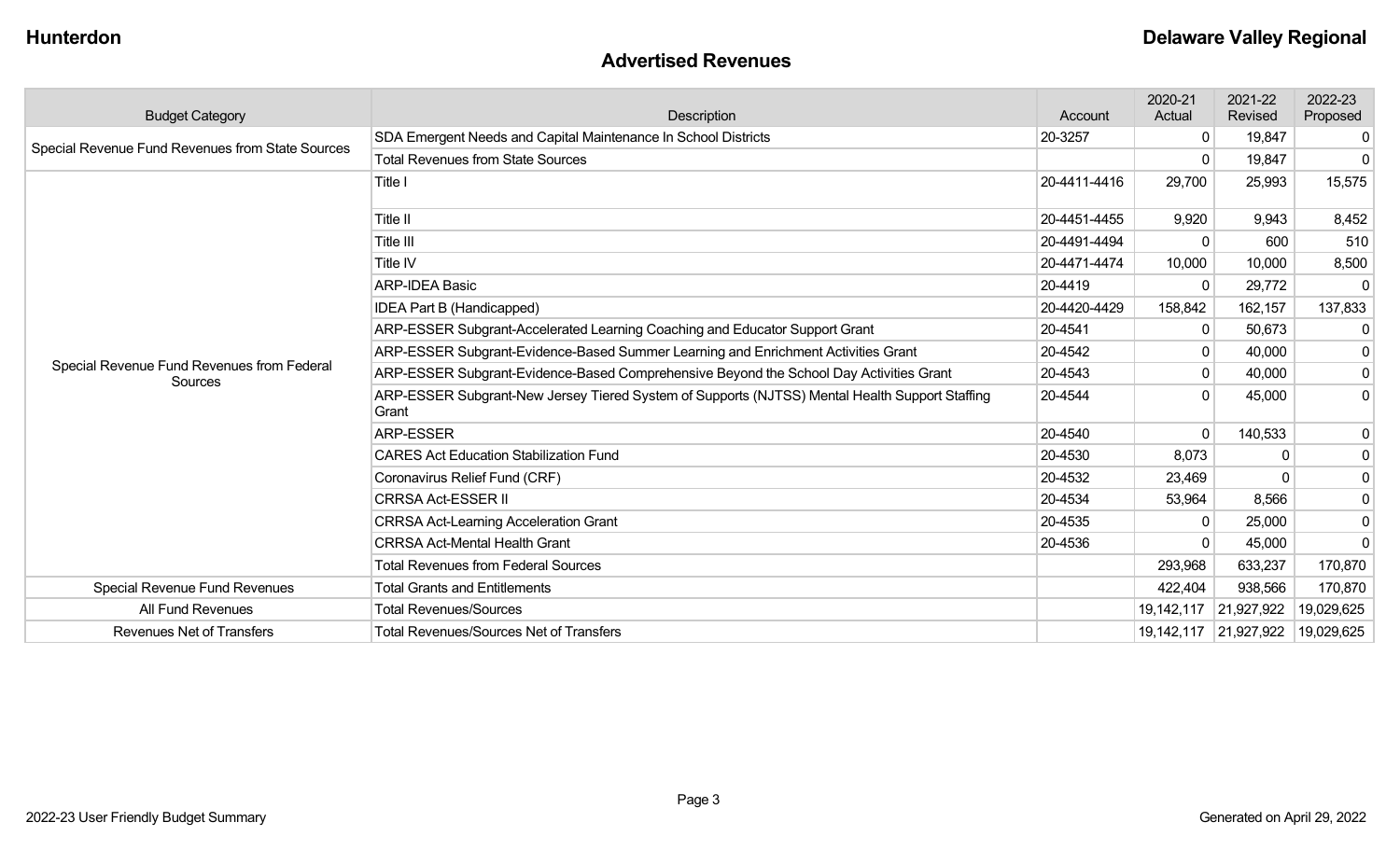# **Advertised Appropriations**

| <b>Budget Category</b>                             | Description                                                                        |                | 2020-21<br>Actual     | 2021-22<br>Revised                   | 2022-23<br>Proposed |
|----------------------------------------------------|------------------------------------------------------------------------------------|----------------|-----------------------|--------------------------------------|---------------------|
|                                                    | <b>Regular Programs-Instruction</b>                                                | 11-1XX-100-XXX | 4,439,154             | 4,676,084                            | 4,576,119           |
|                                                    | <b>Special Education-Instruction</b>                                               | 11-2XX-100-XXX | 844,511               | 959,216                              | 984,353             |
| General Fund Current Expenses for Instruction      | <b>Bilingual Education-Instruction</b>                                             | 11-240-100-XXX | 44,694                | 49,996                               | 52,798              |
|                                                    | School-Sponsored Cocurricular or Extracurricular Activities-Instruction            | 11-401-100-XXX | 159,974               | 227,919                              | 199,149             |
|                                                    | School-Sponsored Athletics-Instruction                                             | 11-402-100-XXX | 827,042               | 993,517                              | 898,347             |
|                                                    | Undistributed Expenditures-Instruction (Tuition)                                   | 11-000-100-XXX | 808,470               | 869,146                              | 891,454             |
|                                                    | Undistributed Expenditures-Attendance and Social Work                              | 11-000-211-XXX | 48,930                |                                      | $\Omega$            |
|                                                    | Undistributed Expenditures-Health Services                                         | 11-000-213-XXX | 158,006               | 187,559                              | 193,214             |
|                                                    | Undistributed Expenditures-Speech, OT, PT and Related Services                     | 11-000-216-XXX | 121,930               | 128,419                              | 131,665             |
|                                                    | Undistributed Expenditures-Other Support Services, Students-Extraordinary Services | 11-000-217-XXX | 368,170               | 431,621                              | 439,255             |
|                                                    | Undistributed Expenditures-Guidance                                                | 11-000-218-XXX | 524,821               | 570,296                              | 603,719             |
|                                                    | Undistributed Expenditures-Child Study Teams                                       | 11-000-219-XXX | 460,494               | 487,267                              | 517,541             |
|                                                    | Undistributed Expenditures-Improvement of Instruction Services                     | 11-000-221-XXX | 460,576               | 463,780                              | 487,450             |
|                                                    | Undistributed Expenditures-Education Media Services/Library                        | 11-000-222-XXX | 548,748               | 539,941                              | 579,301             |
| General Fund Current Expenses for Support Services | Undistributed Expenditures-Instructional Staff Training Services                   | 11-000-223-XXX | 14,442                | 18,685                               | 12,400              |
|                                                    | Undistributed Expenditures-Support Services-General Administration                 | 11-000-230-XXX | 330,809               | 401,607                              | 356,940             |
|                                                    | Undistributed Expenditures-Support Services-School Administration                  | 11-000-240-XXX | 423,316               | 351,391                              | 321,845             |
|                                                    | Undistributed Expenditures-Central Services                                        | 11-000-251-XXX | 397,074               | 416,118                              | 396,248             |
|                                                    | Undistributed Expenditures-Administrative InformationTechnology                    | 11-000-252-XXX | 39,895                | 105,672                              | 107,904             |
|                                                    | Undistributed Expenditures-Operation and Maintenance of Plant Services             | 11-000-26X-XXX | 1,205,856             | 1,953,961                            | 1,640,608           |
|                                                    | Undistributed Expenditures-Student Transportation Services                         | 11-000-270-XXX | 985,928               | 1,248,610                            | 1,281,988           |
|                                                    | Personal Services-Employee Benefits                                                | 11-XXX-XXX-2XX | 3,268,491             | 3,358,965                            | 3,635,000           |
|                                                    | <b>Undistributed Expenditures-Food Services</b>                                    | 11-000-310-930 | 12,933                | $\Omega$                             | 0                   |
|                                                    | <b>Total Undistributed Expenditures</b>                                            |                | 10,178,889 11,533,038 |                                      | 11,596,532          |
| General Fund Current Expenses for Increased        | Interest Earned on Maintenance Reserve                                             | 10-606         | 100                   | 25                                   | 25                  |
| Reserves                                           | Increase In Maintenance Reserve                                                    | 10-606         | 375,000               | $\Omega$                             | $\Omega$            |
| <b>General Fund Current Expenses</b>               | <b>Total General Current Expense</b>                                               |                |                       | 16,869,364   18,439,795   18,307,323 |                     |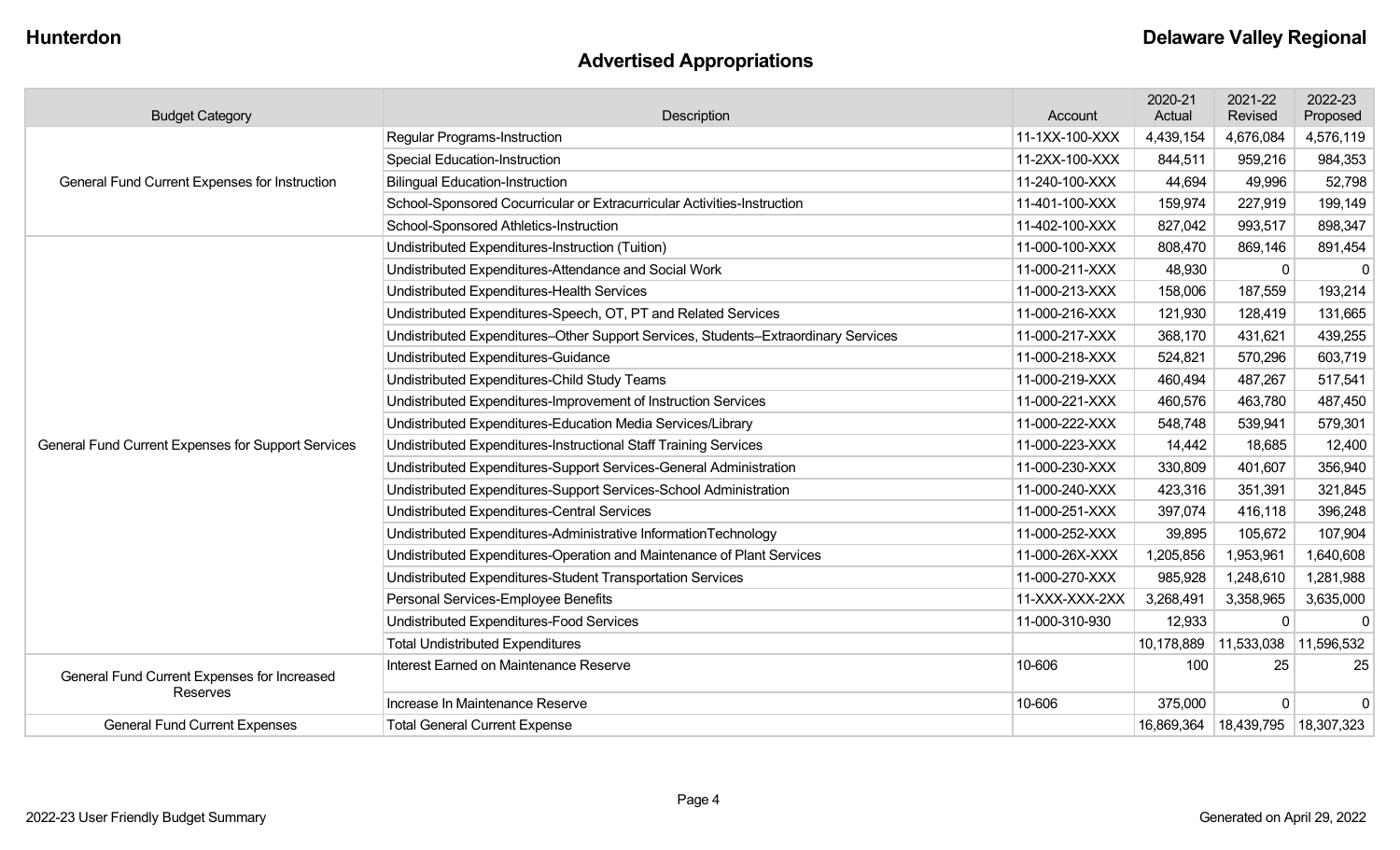# **Advertised Appropriations**

| <b>Budget Category</b>                                       | Description                                                                                                    | Account        | 2020-21<br>Actual | 2021-22<br>Revised    | 2022-23<br>Proposed |
|--------------------------------------------------------------|----------------------------------------------------------------------------------------------------------------|----------------|-------------------|-----------------------|---------------------|
|                                                              | Equipment                                                                                                      | 12-XXX-XXX-730 | 132,973           | 521,823               | 13,200              |
| <b>Capital Outlay</b>                                        | <b>Facilities Acquisition and Construction Services</b>                                                        | 12-000-400-XXX | 647,773           | 2,027,663             | 538,157             |
|                                                              | Increase In Capital Reserve                                                                                    | 10-604         | 1,067,717         | $\mathbf 0$           | 0                   |
|                                                              | Interest Deposit to Capital Reserve                                                                            | 10-604         | 1,886             | 75                    | 75                  |
|                                                              | <b>Total Capital Outlay</b>                                                                                    |                | 1,850,349         | 2,549,561             | 551,432             |
| General Fund Expenses and Transfers                          | <b>General Fund Grand Total</b>                                                                                |                |                   | 18,719,713 20,989,356 | 18,858,755          |
| Special Revenue Fund Expenses for Grants and<br>Entitlements | <b>Local Projects</b>                                                                                          | 20-XXX-XXX-XXX | 23,531            | 285,482               | $\mathbf{0}$        |
| Special Revenue Fund Expenses for Other State<br>Projects    | SDA Emergent Needs and Capital Maintenance In School Districts                                                 | 20-492-XXX-XXX | $\mathbf{0}$      | 19,847                | $\Omega$            |
| Special Revenue Fund Expenses for State Projects             | <b>Total State Projects</b>                                                                                    | 20-XXX-XXX-XXX | $\mathbf 0$       | 19,847                | 0                   |
|                                                              | Title I                                                                                                        | 20-XXX-XXX-XXX | 29,700            | 25,993                | 15,575              |
|                                                              | Title II                                                                                                       | 20-XXX-XXX-XXX | 9,920             | 9,943                 | 8,452               |
|                                                              | Title III                                                                                                      | 20-XXX-XXX-XXX | $\Omega$          | 600                   | 510                 |
|                                                              | Title IV                                                                                                       | 20-XXX-XXX-XXX | 10,000            | 10,000                | 8,500               |
|                                                              | <b>IDEA Part B (Handicapped)</b>                                                                               | 20-XXX-XXX-XXX | 158,842           | 162,157               | 137,833             |
|                                                              | <b>ARP-IDEA Basic Grant Program</b>                                                                            | 20-223-xxx-xxx | $\mathbf{0}$      | 29,772                | 0                   |
|                                                              | <b>CARES Act Education Stabilization Fund</b>                                                                  | 20-477-XXX-XXX | 8,073             |                       | 0                   |
|                                                              | Coronavirus Relief Fund (CRF) Grant Program                                                                    | 20-479-XXX-XXX | 23,469            | $\Omega$              | $\mathbf 0$         |
| Special Revenue Fund Expenses for Federal Projects           | CRRSA Act-ESSER II Grant Program                                                                               | 20-483-xxx-xxx | 53,964            | 8,566                 | $\mathbf 0$         |
|                                                              | <b>CRRSA Act-Learning Acceleration Grant Program</b>                                                           | 20-484-xxx-xxx | $\mathbf 0$       | 25,000                | $\mathbf 0$         |
|                                                              | <b>CRRSA Act-Mental Health Grant Program</b>                                                                   | 20-485-xxx-xxx | $\mathbf 0$       | 45,000                | 0                   |
|                                                              | <b>ARP-ESSER Grant Program</b>                                                                                 | 20-487-xxx-xxx | $\mathbf 0$       | 140,533               | $\mathbf 0$         |
|                                                              | ARP-ESSER Subgrant Accelerated Learning Coaching and Educator Support Grant                                    | 20-488-XXX-XXX | $\mathbf 0$       | 50,673                | $\mathbf 0$         |
|                                                              | ARP-ESSER Subgrant Evidence-Based Summer Learning and Enrichment Activities Grant                              | 20-489-xxx-xxx | $\mathbf 0$       | 40,000                | $\mathbf 0$         |
|                                                              | ARP-ESSER Subgrant Evidence-Based Comprehensive Beyond the School Day Activities Grant                         | 20-490-xxx-xxx | $\mathbf 0$       | 40,000                | $\mathbf 0$         |
|                                                              | ARP-ESSER Subgrant New Jersey Tiered System of Supports (NJTSS) Mental Health Support<br><b>Staffing Grant</b> | 20-491-XXX-XXX | $\Omega$          | 45,000                | $\Omega$            |
|                                                              | <b>Total Federal Projects</b>                                                                                  | 20-XXX-XXX-XXX | 293,968           | 633,237               | 170,870             |
| <b>Special Revenue Fund Expenses</b>                         | <b>Total Special Revenue Funds</b>                                                                             |                | 422,404           | 938,566               | 170,870             |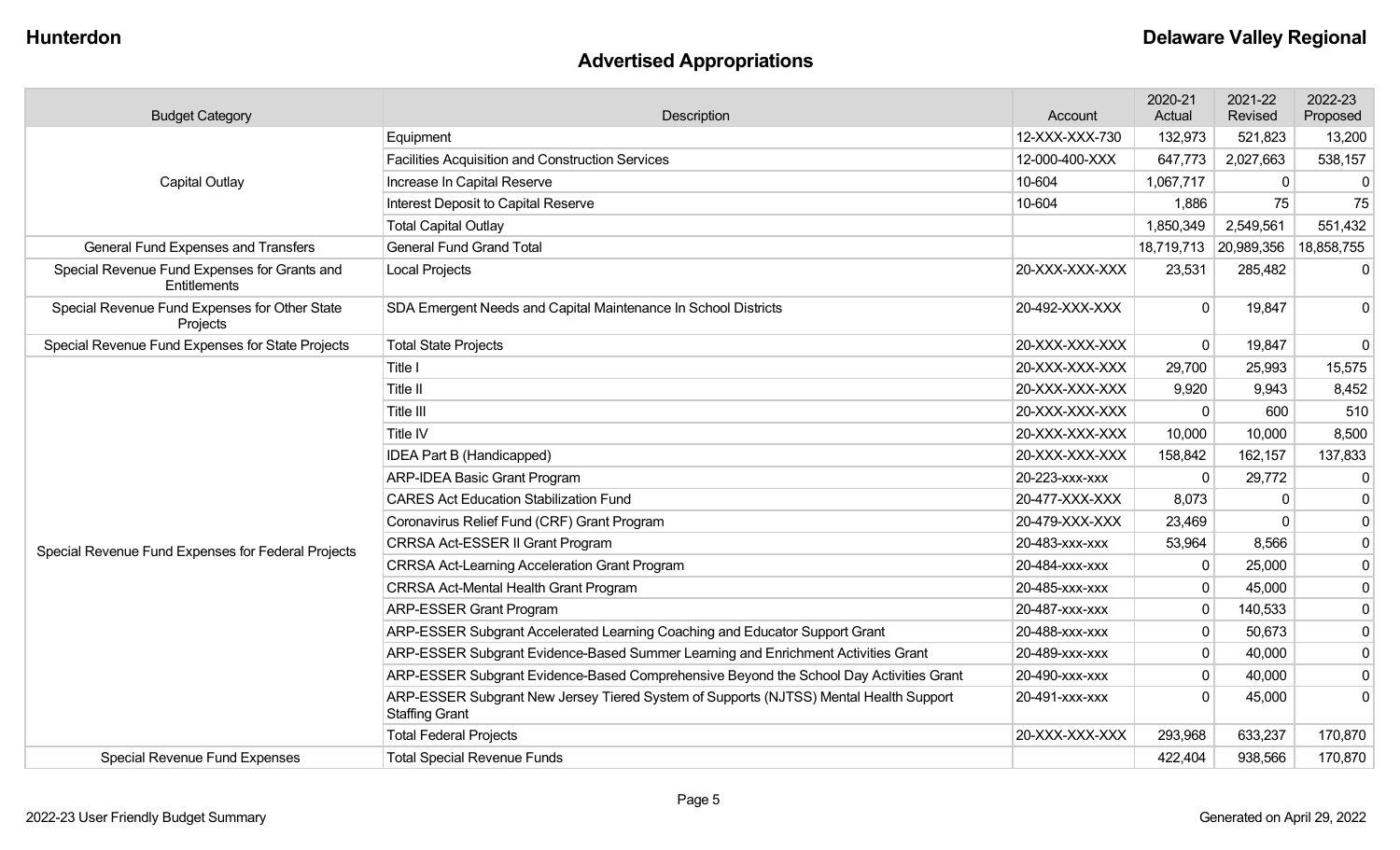# **Advertised Appropriations**

| <b>Budget Category</b>           | Description                                | Account | 2020-21<br>Actual | 2021-22<br>Revised                 | 2022-23<br>Proposed |
|----------------------------------|--------------------------------------------|---------|-------------------|------------------------------------|---------------------|
| All Fund Expenses                | Total Expenditures/Appropriations          |         |                   | $19,142,117$ 21,927,922 19,029,625 |                     |
| <b>Expenses Net of Transfers</b> | <b>Total Expenditures Net of Transfers</b> |         |                   | $19,142,117$ 21,927,922 19,029,625 |                     |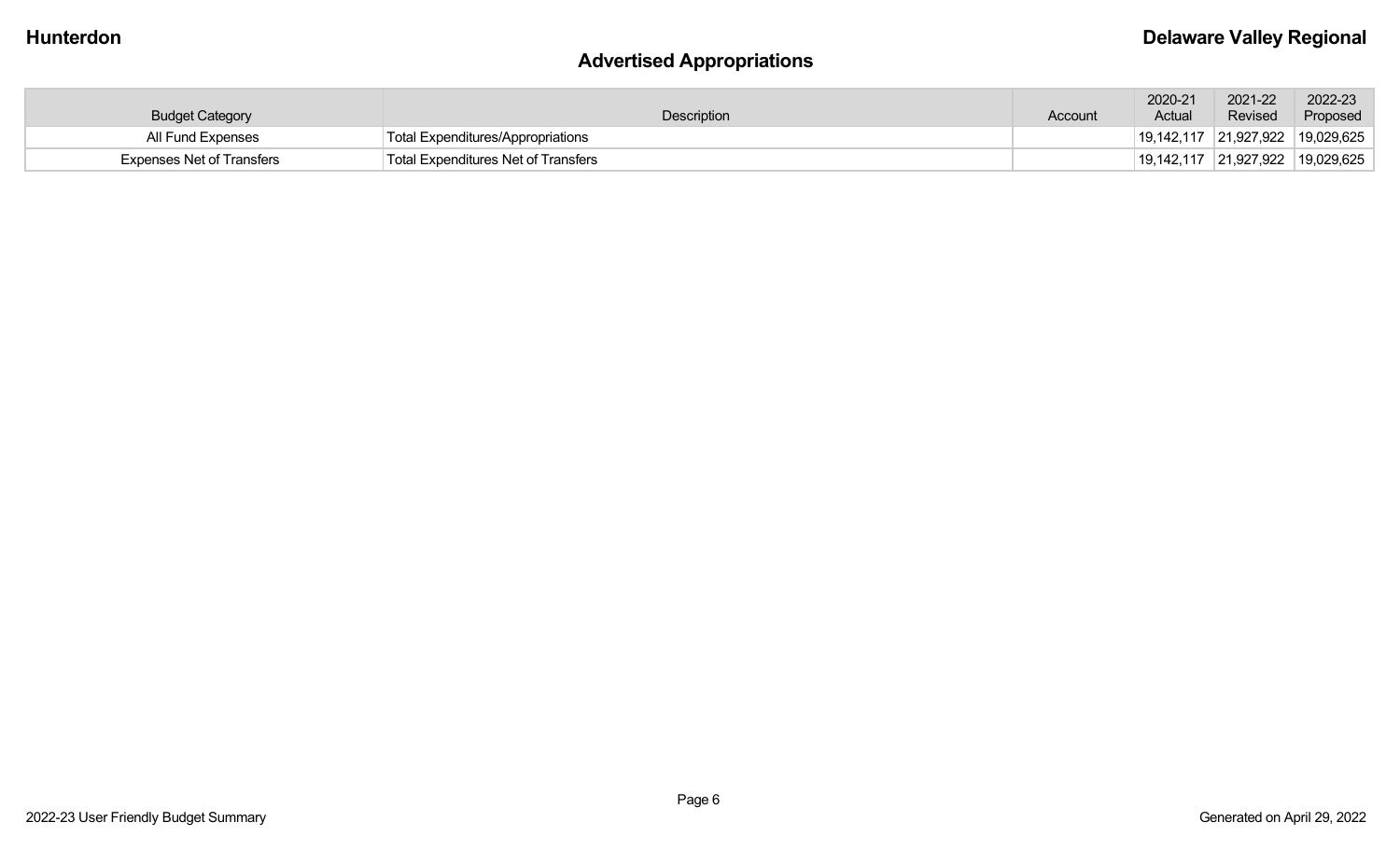# **Advertised Recapitulation of Balances**

| <b>Fund Balance Category</b>                   | <b>Budget Category</b>                                           | <b>Audited</b><br><b>Balance</b><br>06/30/2020 | Audited<br><b>Balance</b><br>06/30/2021 | Estimated<br><b>Balance</b><br>06/30/2022 | Estimated<br><b>Balance</b><br>06/30/2023 |
|------------------------------------------------|------------------------------------------------------------------|------------------------------------------------|-----------------------------------------|-------------------------------------------|-------------------------------------------|
| Unrestricted                                   | <b>General Operating Budget</b>                                  | 746,181                                        | 975,412                                 | 530,706                                   | 356,101                                   |
|                                                | Repayment of Debt                                                | 0                                              | 0                                       |                                           |                                           |
|                                                | Capital Reserve                                                  | 1,949,717                                      | 2,677,431                               | 752,506                                   | 452,581                                   |
|                                                | <b>Adult Education Programs</b>                                  | 0                                              | 0                                       |                                           |                                           |
|                                                | Maintenance Reserve                                              | 200,598                                        | 425,698                                 | 425,723                                   | 425,748                                   |
|                                                | Legal Reserve                                                    | 13,954                                         | 0                                       | 0                                         |                                           |
| <b>Restricted for General Operating Budget</b> | Unemployment Fund                                                | 218,859                                        | 219,279                                 | 219,279                                   | 219,279                                   |
|                                                | Tuition Reserve                                                  | 0                                              | 0                                       |                                           |                                           |
|                                                | <b>Current Expense Emergency Reserve</b>                         | 250,000                                        | 250,000                                 | 250,000                                   | 250,000                                   |
|                                                | Impact Aid Reserve for General Expenses (Sections 8002 and 8003) | $\Omega$                                       | 0                                       |                                           |                                           |
|                                                | Impact Aid Reserve for Capital Expenses (Sections 8007 and 8008) | 0                                              | 0                                       |                                           |                                           |
|                                                | <b>Student Activity Fund</b>                                     | 99,037                                         | 86,482                                  | 86,482                                    | 86,482                                    |
| Restricted for Special Revenue Fund            | Scholarship Fund                                                 | 26,880                                         | 23,123                                  | 23,123                                    | 23,123                                    |
| Restricted for Repayment of Debt               | Restricted for Repayment of Debt                                 | 0                                              | 0                                       |                                           | 0                                         |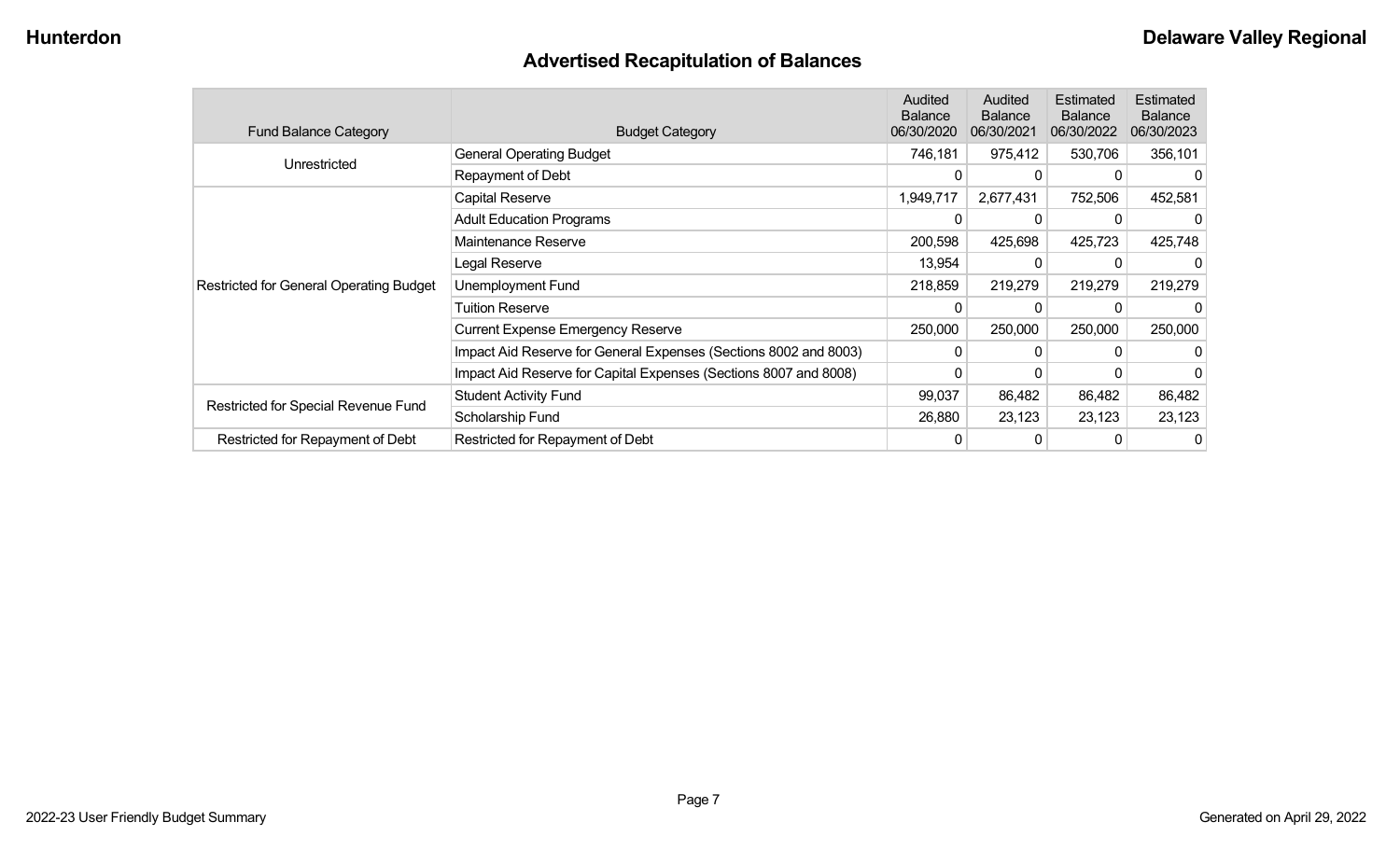#### **Advertised Per Pupil Cost Calculations**

| Per Pupil Cost Calculations                       | 2019-20<br><b>Actual Costs</b> | 2020-21<br><b>Actual Costs</b> | 2021-22<br><b>Original Budget</b> | 2021-22<br><b>Revised Budget</b> | 2022-23<br><b>Proposed Budget</b> |
|---------------------------------------------------|--------------------------------|--------------------------------|-----------------------------------|----------------------------------|-----------------------------------|
| <b>Total Budgetary Comparative Per Pupil Cost</b> | \$22,090                       | \$21,785                       | \$22,772                          | \$23,340                         | \$22,625                          |
| <b>Total Classroom Instruction</b>                | \$10,398                       | \$10,271                       | \$10,580                          | \$10,486                         | \$10,333                          |
| <b>Classroom-Salaries and Benefits</b>            | \$9,318                        | \$9,272                        | \$9,393                           | \$9,297                          | \$9,360                           |
| Classroom-General Supplies and Textbooks          | \$244                          | \$567                          | \$488                             | \$606                            | \$498                             |
| <b>Classroom-Purchased Services</b>               | \$836                          | \$432                          | \$699                             | \$583                            | \$475                             |
| <b>Total Support Services</b>                     | \$5,315                        | \$5,295                        | \$5,382                           | \$5,254                          | \$5,488                           |
| Support Services-Salaries and Benefits            | \$5,003                        | \$5,019                        | \$4,963                           | \$4,780                          | \$5,060                           |
| <b>Total Administrative Costs</b>                 | \$2,115                        | \$2,183                        | \$2,182                           | \$2,225                          | \$2,098                           |
| <b>Administration Salaries and Benefits</b>       | \$1,878                        | \$1,932                        | \$1,842                           | \$1,824                          | \$1,803                           |
| Total Operations and Maintenance of Plant         | \$2,367                        | \$2,141                        | \$2,527                           | \$3,216                          | \$2,760                           |
| Operations and Maintenance-Salaries and Benefits  | \$1,430                        | \$1,373                        | \$1,536                           | \$1,650                          | \$1,743                           |
| <b>Board Contribution to Food Services</b>        | \$0                            | \$19                           | \$0                               | \$0                              | \$0                               |
| <b>Total Extracurricular Costs</b>                | \$1,895                        | \$1,876                        | \$2,101                           | \$2,159                          | \$1,945                           |
| <b>Total Equipment Costs</b>                      | \$87                           | \$198                          | \$19                              | \$748                            | \$19                              |
| Legal Costs                                       | \$48                           | \$22                           | \$43                              | \$32                             | \$42                              |
| Employee Benefits as a percentage of salaries*    | 33.59%                         | 33.88%                         | 35.68%                            | 33.53%                           | 35.44%                            |

\*Does not include pension and social security paid by the State on-behalf of the district.

\*\*Federal and State funds in the blended resource school-based budgets.

The information presented in columns 1 through 3 as well as the related descriptions of the per pupil cost calculations are contained in the Taxpayers' Guide to Education Spending and can be found on the Department of Education's Internet website: http://www.state.nj.us/education/guide/. This publication is also available in the board office and public libraries. The same calculations were performed using the 2021-22 revised appropriations and the 2022-23 budgeted appropriations presented in this advertised budget. Total Budgetary Comparative Per Pupil Cost is defined as current expense exclusive of tuition expenditures, transportation, residential costs, and judgments against the school district. For all years it also includes the restricted entitlement aids. With the exception of Total Equipment Cost, each of the other per pupil cost calculations presented is a component of the total comparative per pupil cost, although all components are not shown.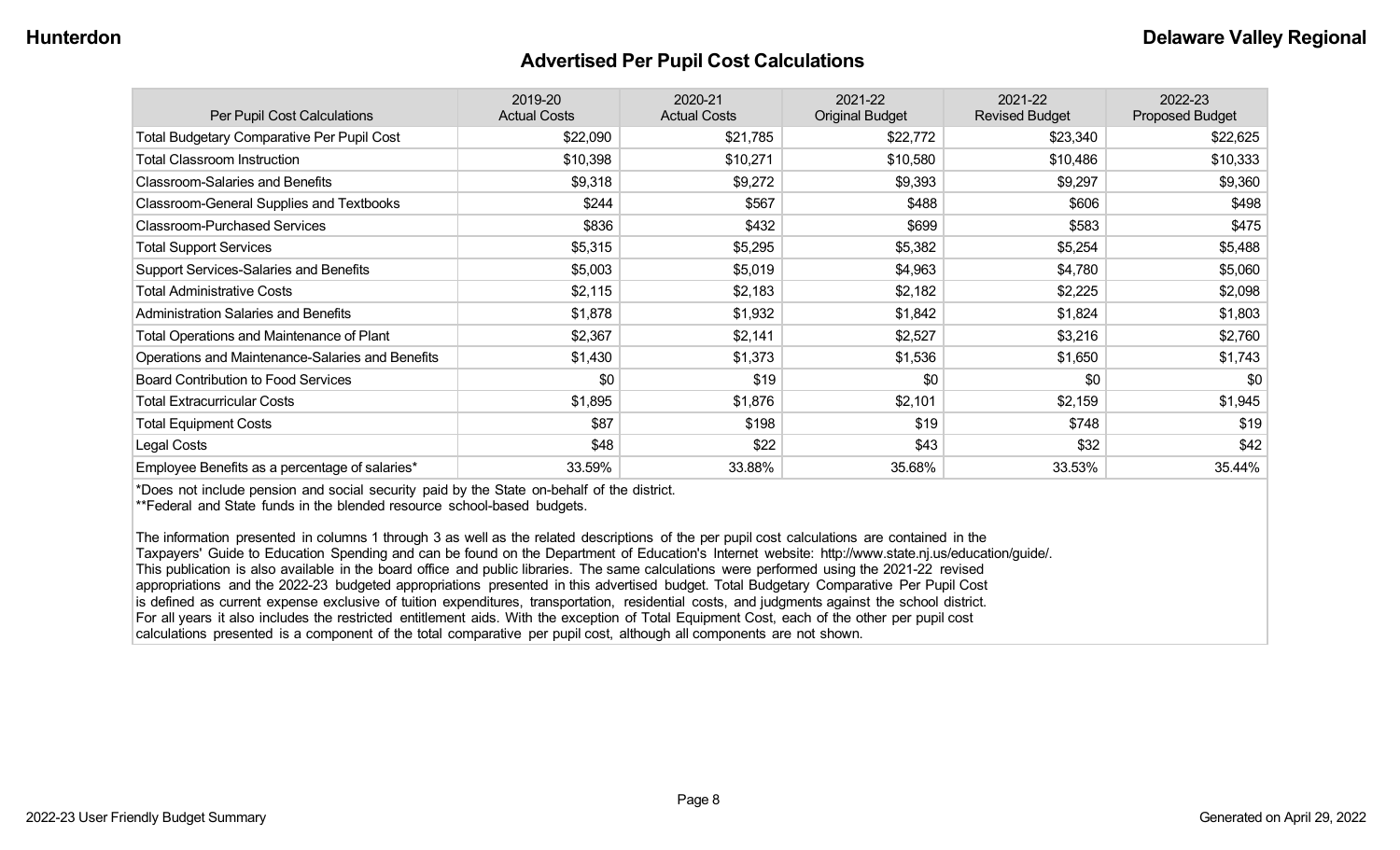|                                           |                                                                                                                                                                      | Amount<br>Saved |
|-------------------------------------------|----------------------------------------------------------------------------------------------------------------------------------------------------------------------|-----------------|
| <b>Shared Service Category Type</b>       | <b>Shared Service Category Description</b>                                                                                                                           | (Optional)      |
| <b>Business Services</b>                  | Business Services are provided to the Frenchtown BOE and Hampton BOE                                                                                                 |                 |
| <b>Curriculum Services</b>                | Shared curriculum mapping software with Frenchtown and Milford                                                                                                       |                 |
| <b>Custodial and Maintenance Services</b> | Facility Management Services provided to Frenchtown BOE                                                                                                              |                 |
| <b>Food Services</b>                      | Provides satellite meals to Frenchtown and Milford through a consolidated food service agreement                                                                     |                 |
| Insurance Coverages and Benefits          | Member of joint insurance fund for property casualty insurance coverages                                                                                             |                 |
| Municipal/Public Works                    | Rock salt and some snow removal                                                                                                                                      |                 |
|                                           | ACES consortium for electric generation                                                                                                                              |                 |
| Purchasing                                | Internet Consortium with Alexandria, Holland, Frenchtown, Kingwood and Milford for broadband services and long distance telephone                                    |                 |
|                                           | Member of purchasing Coops through HCESC, ESCNJ, Somerset County, Ed-Data, national contracts as necessary for supplies, materials and facility maintenance<br>needs |                 |
| Social Worker/Psychologist                | School Psychologist and LDT-C services provided to Frenchtown BOE                                                                                                    |                 |
| Staffing - Other                          | Shared ESL teacher with Frencthown BOE                                                                                                                               |                 |
| Superintendent and Assistant Sup.         | Shared Superintendent with the Frenchtown BOE                                                                                                                        |                 |
| <b>Technology Services</b>                | Shared technology services contracts with Alexandria and Hunterdon County Vocational                                                                                 |                 |
|                                           | Shared time and materials contracted services with Frenchtown, Bethlehem Township, Kingwood BOE, Kingwood Township Municipal and Dover Public School                 |                 |
| <b>Transportation Services, including</b> | Joint transportation with multiple districts for regular, special education, nonpublic, athletic and field trips                                                     |                 |
| Fuel                                      | Vehicle maintenance and inspection services provided to multiple districts                                                                                           |                 |
|                                           | Fueling contracts with other districts as well as transportation routing and management services                                                                     | 0               |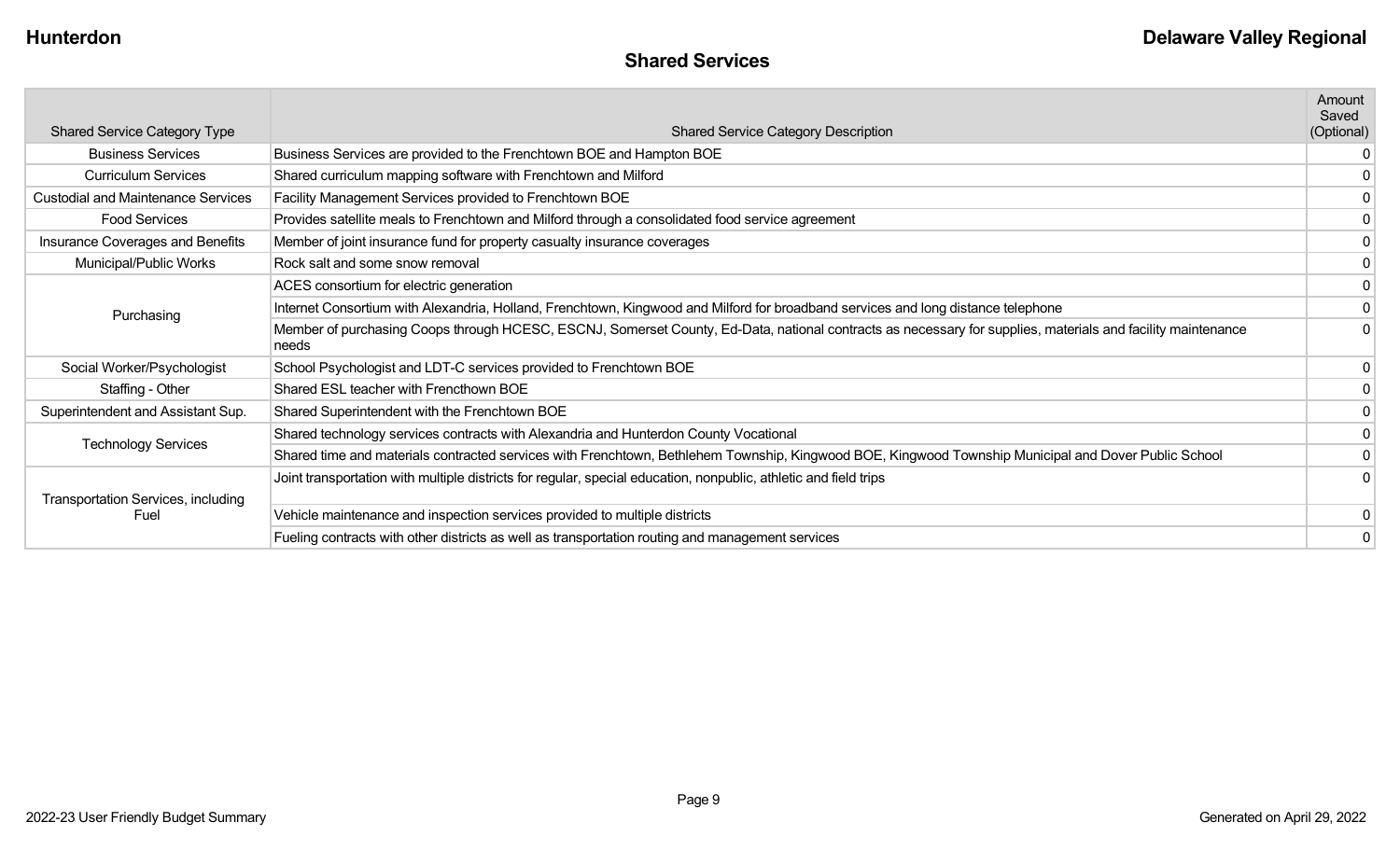| Municipality       | Category                                                                                                           | Amount      |
|--------------------|--------------------------------------------------------------------------------------------------------------------|-------------|
|                    | (A) General Fund School Levy                                                                                       | 5,343,792   |
| Alexandria Twp     | (D) Total School Levy                                                                                              | 5,343,792   |
|                    | (B) Estimated Net Taxable Valuation (as of 03/09/22)                                                               | 720,512,649 |
|                    | (H) Estimated Equalized Valuation (as of 10/01/21)                                                                 | 829,100,232 |
|                    | (C) Estimated 2022-23 General Fund School Tax Rate, Without Repayment of Debt or Adjustments=100x(A)/(B)           | 0.7417      |
|                    | (F) Estimated 2022-23 Total School Tax Rate, With Repayment of Debt and Adjustments=100x(D)/(B)                    | 0.7417      |
|                    | (I) Estimated 2022-23 Equalized General Fund School Tax Rate, Without Repayment of Debt or Adjustments=100x(A)/(H) | 0.6445      |
|                    | (L) Estimated 2022-23 Equalized Total School Tax Rate, With Repayment of Debt and Adjustments=100x(D)/(H)          | 0.6445      |
|                    | (A) General Fund School Levy                                                                                       | 984,652     |
|                    | (D) Total School Levy                                                                                              | 984,652     |
|                    | (B) Estimated Net Taxable Valuation (as of 03/09/22)                                                               | 151,828,409 |
|                    | (H) Estimated Equalized Valuation (as of 10/01/21)                                                                 | 180,561,515 |
| Frenchtown         | (C) Estimated 2022-23 General Fund School Tax Rate, Without Repayment of Debt or Adjustments=100x(A)/(B)           | 0.6485      |
|                    | (F) Estimated 2022-23 Total School Tax Rate, With Repayment of Debt and Adjustments=100x(D)/(B)                    | 0.6485      |
|                    | (I) Estimated 2022-23 Equalized General Fund School Tax Rate, Without Repayment of Debt or Adjustments=100x(A)/(H) | 0.5453      |
|                    | (L) Estimated 2022-23 Equalized Total School Tax Rate, With Repayment of Debt and Adjustments=100x(D)/(H)          | 0.5453      |
|                    | (A) General Fund School Levy                                                                                       | 4,955,547   |
|                    | (D) Total School Levy                                                                                              | 4,955,547   |
|                    | (B) Estimated Net Taxable Valuation (as of 03/09/22)                                                               | 630,452,074 |
| <b>Holland Twp</b> | (H) Estimated Equalized Valuation (as of 10/01/21)                                                                 | 732,829,492 |
|                    | (C) Estimated 2022-23 General Fund School Tax Rate, Without Repayment of Debt or Adjustments=100x(A)/(B)           | 0.7860      |
|                    | (F) Estimated 2022-23 Total School Tax Rate, With Repayment of Debt and Adjustments=100x(D)/(B)                    | 0.7860      |
|                    | (I) Estimated 2022-23 Equalized General Fund School Tax Rate, Without Repayment of Debt or Adjustments=100x(A)/(H) | 0.6762      |
|                    | (L) Estimated 2022-23 Equalized Total School Tax Rate, With Repayment of Debt and Adjustments=100x(D)/(H)          | 0.6762      |
|                    | (A) General Fund School Levy                                                                                       | 4,358,734   |
|                    | (D) Total School Levy                                                                                              | 4,358,734   |
| Kingswood          | (B) Estimated Net Taxable Valuation (as of 03/09/22)                                                               | 625,755,065 |
|                    | (H) Estimated Equalized Valuation (as of 10/01/21)                                                                 | 685,844,813 |
|                    | (C) Estimated 2022-23 General Fund School Tax Rate, Without Repayment of Debt or Adjustments=100x(A)/(B)           | 0.6966      |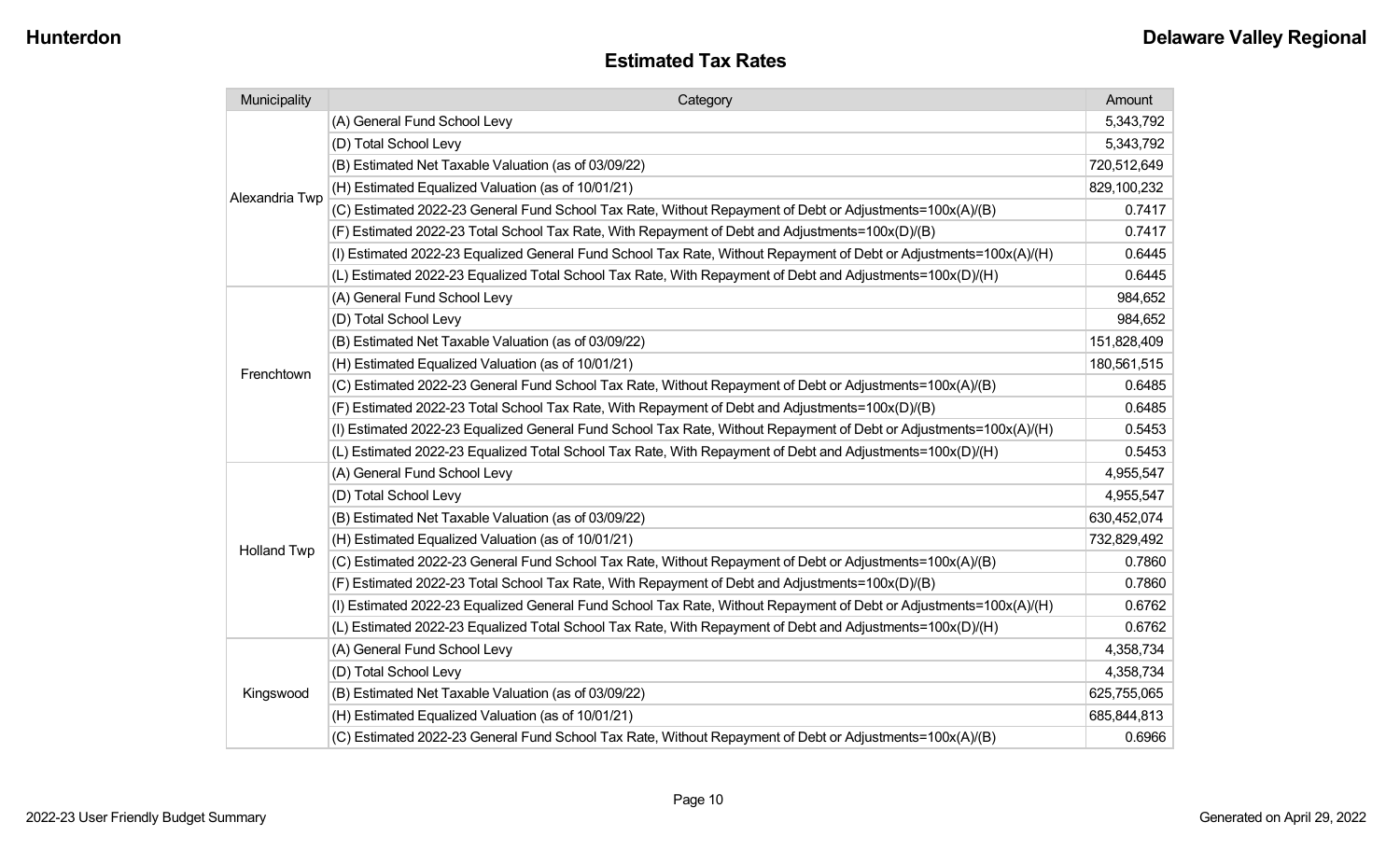#### **Estimated Tax Rates**

| Municipality | Category                                                                                                           | Amount      |
|--------------|--------------------------------------------------------------------------------------------------------------------|-------------|
|              | (F) Estimated 2022-23 Total School Tax Rate, With Repayment of Debt and Adjustments=100x(D)/(B)                    | 0.6966      |
| Kingswood    | (I) Estimated 2022-23 Equalized General Fund School Tax Rate, Without Repayment of Debt or Adjustments=100x(A)/(H) | 0.6355      |
|              | (L) Estimated 2022-23 Equalized Total School Tax Rate, With Repayment of Debt and Adjustments=100x(D)/(H)          | 0.6355      |
|              | (A) General Fund School Levy                                                                                       | 800,985     |
|              | (D) Total School Levy                                                                                              | 800,985     |
|              | (B) Estimated Net Taxable Valuation (as of 03/09/22)                                                               | 116,024,215 |
|              | (H) Estimated Equalized Valuation (as of 10/01/21)                                                                 | 129,355,327 |
| Milford      | (C) Estimated 2022-23 General Fund School Tax Rate, Without Repayment of Debt or Adjustments=100x(A)/(B)           | 0.6904      |
|              | (F) Estimated 2022-23 Total School Tax Rate, With Repayment of Debt and Adjustments=100x(D)/(B)                    | 0.6904      |
|              | (I) Estimated 2022-23 Equalized General Fund School Tax Rate, Without Repayment of Debt or Adjustments=100x(A)/(H) | 0.6192      |
|              | (L) Estimated 2022-23 Equalized Total School Tax Rate, With Repayment of Debt and Adjustments=100x(D)/(H)          | 0.6192      |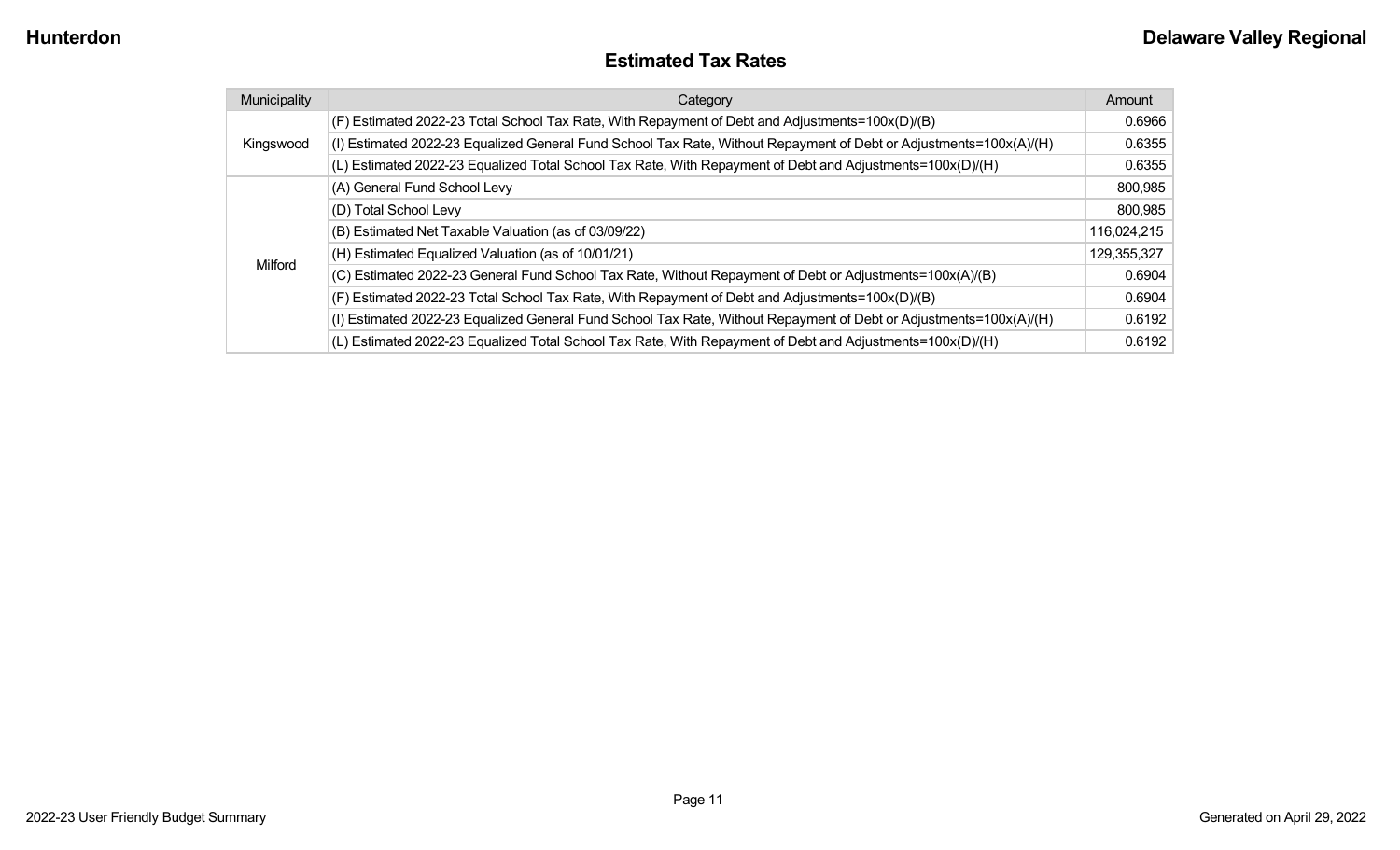#### **Employee Contract List for District District**

| Name                | Category                                                                                  | Measure                                 |
|---------------------|-------------------------------------------------------------------------------------------|-----------------------------------------|
|                     | Job Title                                                                                 | Coordinator/Director/Manager/Supervisor |
|                     | Job Title II                                                                              | <b>Building and Grounds</b>             |
|                     | <b>Base Annual Salary Amount</b>                                                          | \$90,068                                |
|                     | Full-Time Equivalent (FTE)                                                                | 1.0                                     |
|                     | <b>Shared with Another District?</b>                                                      | Y                                       |
|                     | <b>Shared County</b>                                                                      | 19                                      |
|                     | <b>Shared District</b>                                                                    | 1680                                    |
|                     | <b>Job Title Other District</b>                                                           | <b>Building and Grounds</b>             |
|                     | Member of Collective Bargaining Unit (CBU)?                                               | N                                       |
|                     | <b>Beginning Date of Contract</b>                                                         | 07/01/21                                |
|                     | <b>End Date of Contract</b>                                                               | 06/30/22                                |
|                     | <b>Contracted Number of Annual Work Days</b>                                              | 240                                     |
|                     | <b>Contracted Number of Annual Vacation Days</b>                                          | 25                                      |
|                     | <b>Contracted Number of Annual Sick Days</b>                                              | 12                                      |
| <b>Arnold Stang</b> | Contracted Number of Annual Personal Days                                                 | 3                                       |
|                     | <b>Contracted Number of Annual Consulting Days</b>                                        | 0                                       |
|                     | Number of Other Contracted Non-Working Days                                               | 18                                      |
|                     | Description of Other Contracted Non-Working Days                                          | School Holidays                         |
|                     | <b>Total Allowances Amount</b>                                                            | \$2,250                                 |
|                     | <b>Total Bonuses Amount</b>                                                               | \$0                                     |
|                     | <b>Total Stipends Amount</b>                                                              | \$0                                     |
|                     | District Contributions Above Teacher Contract for Insurance (Health, Dental, Life, Other) | \$0                                     |
|                     | District Contributions Above Teacher Contract for Retirement Plans                        | \$0                                     |
|                     | Total Contractual Post-Employment Benefit Amount                                          | \$20,629                                |
|                     | Contractual Post-Employment Benefit Description of Payout of Sick days                    | Only upon retirement                    |
|                     | Contractual Post-Employment Benefit Description of Payout of Vacation days                | Earned days paid upon separation        |
|                     | Contractual Post-Employment Benefit Description of Payout of Personal days                | No provision in contract                |
|                     | Contractual Post-Employment Benefit Description of Other Benefits 1                       | None Reported                           |
|                     | Contractual Post-Employment Benefit Description of Other Benefits 2                       | None Reported                           |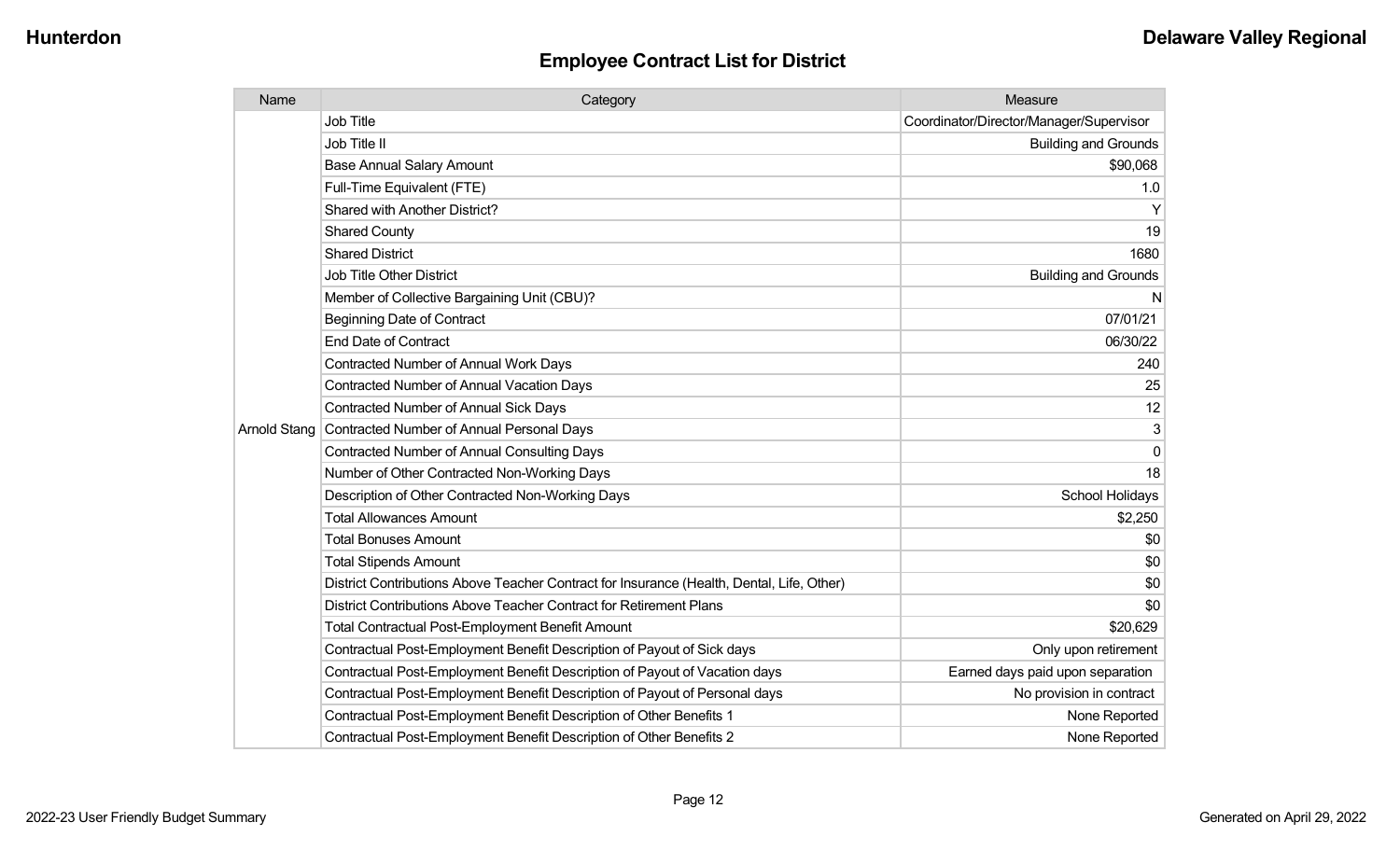| Name                | Category                                                                                 | Measure                                 |
|---------------------|------------------------------------------------------------------------------------------|-----------------------------------------|
|                     | Contractual Post-Employment Benefit Description of Other Benefits 3                      | None Reported                           |
|                     | <b>Total Other/In-Kind Remuneration Amount</b>                                           | \$0                                     |
|                     | Description of Other/In-Kind Remuneration Annual Option to Buyback Sick Time in Cash     | None Reported                           |
|                     | Description of Other/In-Kind Remuneration Annual Option to Buyback Vacation Time in Cash | None Reported                           |
|                     | Description of Other/In-Kind Remuneration Annual Option to Buyback Personal Time in Cash | None Reported                           |
| <b>Arnold Stang</b> | Description of Other/In-Kind Remuneration Annual Option to Other Remuneration 1          | None Reported                           |
|                     | Description of Other/In-Kind Remuneration Annual Option to Other Remuneration 2          | None Reported                           |
|                     | Description of Other/In-Kind Remuneration Annual Option to Other Remuneration 3          | None Reported                           |
|                     | <b>Additional Comment 1</b>                                                              | Shared Services with Frenchtown         |
|                     | <b>Additional Comment 2</b>                                                              | None Reported                           |
|                     | <b>Additional Comment 3</b>                                                              | None Reported                           |
|                     | <b>Job Title</b>                                                                         | Coordinator/Director/Manager/Supervisor |
|                     | Job Title II                                                                             | Athletics/Nurse                         |
|                     | <b>Base Annual Salary Amount</b>                                                         | \$128,557                               |
|                     | Full-Time Equivalent (FTE)                                                               | 1.0                                     |
|                     | Shared with Another District?                                                            | N                                       |
|                     | <b>Shared County</b>                                                                     | None Reported                           |
|                     | <b>Shared District</b>                                                                   | None Reported                           |
|                     | Job Title Other District                                                                 | None Reported                           |
|                     | Member of Collective Bargaining Unit (CBU)?                                              | N                                       |
| <b>Bulent Deniz</b> | <b>Beginning Date of Contract</b>                                                        | 07/01/21                                |
|                     | <b>End Date of Contract</b>                                                              | 06/30/22                                |
|                     | <b>Contracted Number of Annual Work Days</b>                                             | 240                                     |
|                     | <b>Contracted Number of Annual Vacation Days</b>                                         | 25                                      |
|                     | <b>Contracted Number of Annual Sick Days</b>                                             | 12                                      |
|                     | Contracted Number of Annual Personal Days                                                | 3                                       |
|                     | <b>Contracted Number of Annual Consulting Days</b>                                       | 0                                       |
|                     | Number of Other Contracted Non-Working Days                                              | 18                                      |
|                     | Description of Other Contracted Non-Working Days                                         | School Holidays                         |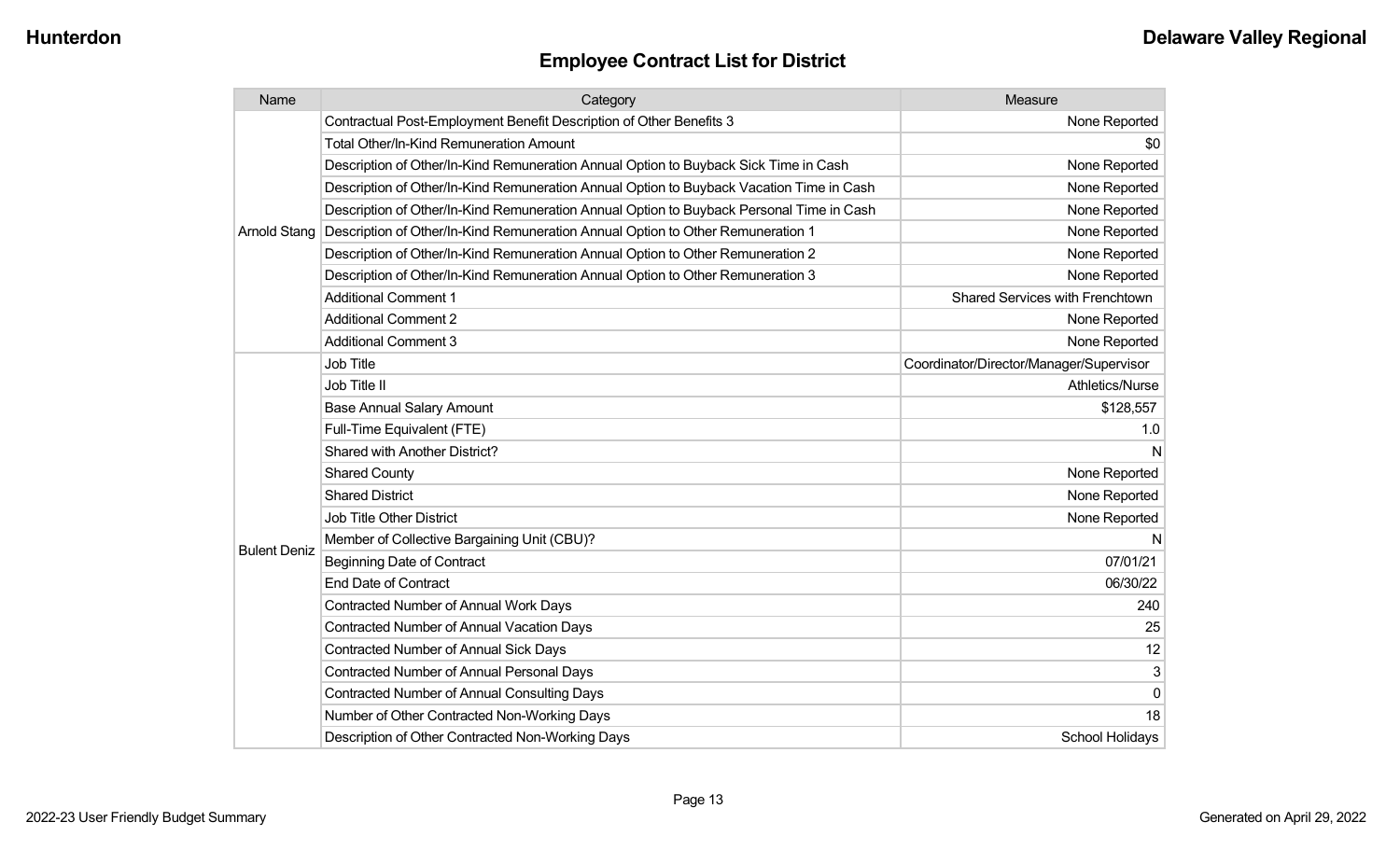| Name                | Category                                                                                  | Measure                               |
|---------------------|-------------------------------------------------------------------------------------------|---------------------------------------|
|                     | <b>Total Allowances Amount</b>                                                            | \$10,213                              |
|                     | <b>Total Bonuses Amount</b>                                                               | \$0                                   |
|                     | <b>Total Stipends Amount</b>                                                              | \$0                                   |
|                     | District Contributions Above Teacher Contract for Insurance (Health, Dental, Life, Other) | \$0                                   |
|                     | District Contributions Above Teacher Contract for Retirement Plans                        | \$0                                   |
|                     | Total Contractual Post-Employment Benefit Amount                                          | \$20,357                              |
|                     | Contractual Post-Employment Benefit Description of Payout of Sick days                    | Only upon retirement                  |
|                     | Contractual Post-Employment Benefit Description of Payout of Vacation days                | Payout of earned days upon separation |
|                     | Contractual Post-Employment Benefit Description of Payout of Personal days                | No provision in contract              |
|                     | Contractual Post-Employment Benefit Description of Other Benefits 1                       | None Reported                         |
| <b>Bulent Deniz</b> | Contractual Post-Employment Benefit Description of Other Benefits 2                       | None Reported                         |
|                     | Contractual Post-Employment Benefit Description of Other Benefits 3                       | None Reported                         |
|                     | Total Other/In-Kind Remuneration Amount                                                   | \$4,000                               |
|                     | Description of Other/In-Kind Remuneration Annual Option to Buyback Sick Time in Cash      | None Reported                         |
|                     | Description of Other/In-Kind Remuneration Annual Option to Buyback Vacation Time in Cash  | None Reported                         |
|                     | Description of Other/In-Kind Remuneration Annual Option to Buyback Personal Time in Cash  | None Reported                         |
|                     | Description of Other/In-Kind Remuneration Annual Option to Other Remuneration 1           | <b>Health Benefit Waiver</b>          |
|                     | Description of Other/In-Kind Remuneration Annual Option to Other Remuneration 2           | None Reported                         |
|                     | Description of Other/In-Kind Remuneration Annual Option to Other Remuneration 3           | None Reported                         |
|                     | <b>Additional Comment 1</b>                                                               | None Reported                         |
|                     | <b>Additional Comment 2</b>                                                               | None Reported                         |
|                     | <b>Additional Comment 3</b>                                                               | None Reported                         |
|                     | Job Title                                                                                 | <b>Administrative Assistant</b>       |
|                     | Job Title II                                                                              | <b>Fiscal Specialist</b>              |
|                     | <b>Base Annual Salary Amount</b>                                                          | \$87,893                              |
| Carla Abert         | Full-Time Equivalent (FTE)                                                                | 1.0                                   |
|                     | Shared with Another District?                                                             | Y                                     |
|                     | <b>Shared County</b>                                                                      | 19                                    |
|                     | <b>Shared District</b>                                                                    | 1970                                  |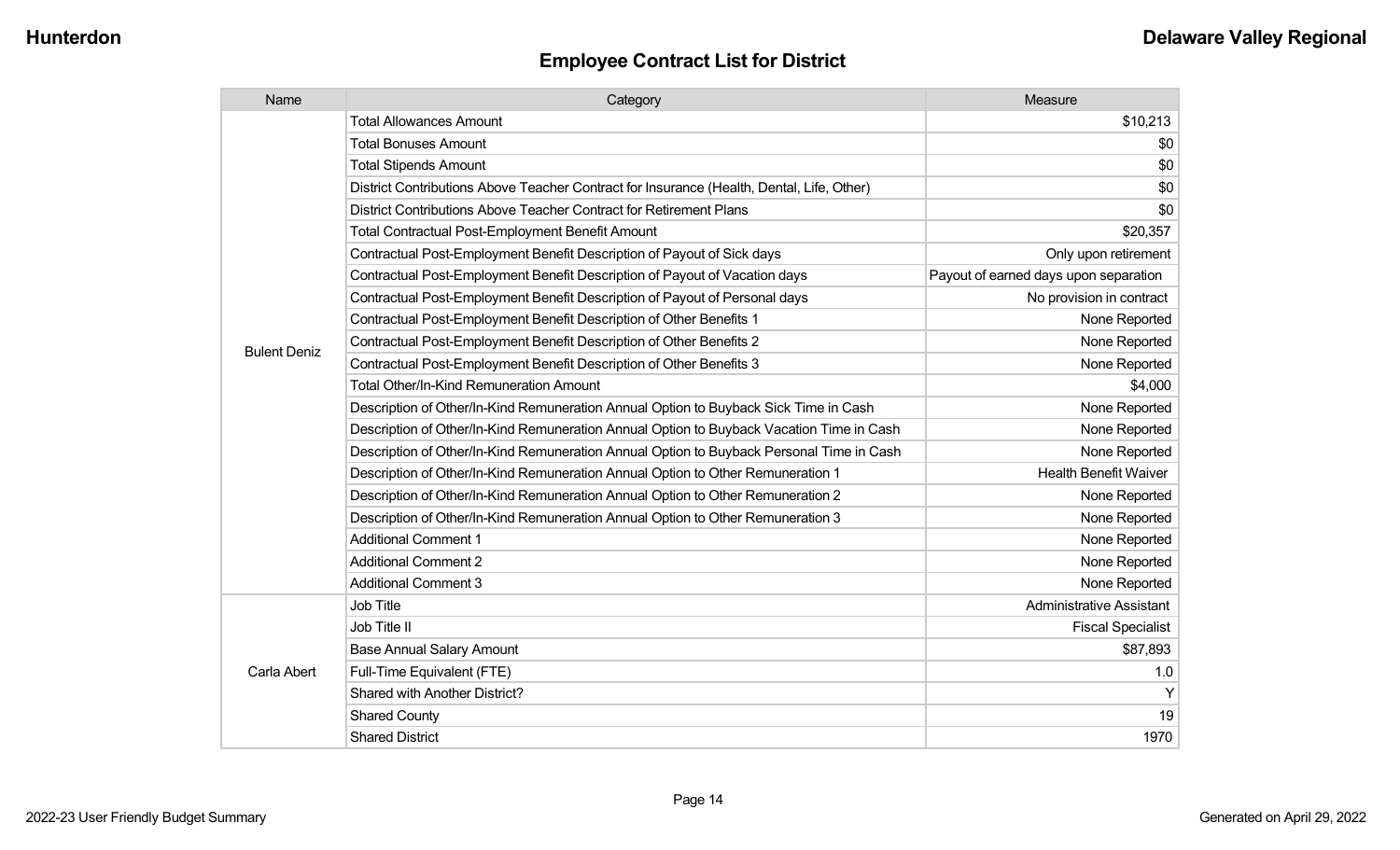| Name        | Category                                                                                  | Measure                               |
|-------------|-------------------------------------------------------------------------------------------|---------------------------------------|
|             | <b>Job Title Other District</b>                                                           | Payroll Specialist                    |
|             | Member of Collective Bargaining Unit (CBU)?                                               | N                                     |
|             | Beginning Date of Contract                                                                | 07/01/21                              |
|             | <b>End Date of Contract</b>                                                               | 06/30/22                              |
|             | <b>Contracted Number of Annual Work Days</b>                                              | 240                                   |
|             | <b>Contracted Number of Annual Vacation Days</b>                                          | 15                                    |
|             | Contracted Number of Annual Sick Days                                                     | 12                                    |
|             | <b>Contracted Number of Annual Personal Days</b>                                          | 3                                     |
|             | <b>Contracted Number of Annual Consulting Days</b>                                        | 0                                     |
|             | Number of Other Contracted Non-Working Days                                               | 18                                    |
|             | Description of Other Contracted Non-Working Days                                          | School Holidays                       |
|             | <b>Total Allowances Amount</b>                                                            | \$1,325                               |
|             | <b>Total Bonuses Amount</b>                                                               | \$0                                   |
|             | <b>Total Stipends Amount</b>                                                              | \$0                                   |
| Carla Abert | District Contributions Above Teacher Contract for Insurance (Health, Dental, Life, Other) | \$0                                   |
|             | District Contributions Above Teacher Contract for Retirement Plans                        | \$0                                   |
|             | Total Contractual Post-Employment Benefit Amount                                          | \$18,662                              |
|             | Contractual Post-Employment Benefit Description of Payout of Sick days                    | Only upon retirement                  |
|             | Contractual Post-Employment Benefit Description of Payout of Vacation days                | Payout of earned days upon separation |
|             | Contractual Post-Employment Benefit Description of Payout of Personal days                | No provision in contract              |
|             | Contractual Post-Employment Benefit Description of Other Benefits 1                       | None Reported                         |
|             | Contractual Post-Employment Benefit Description of Other Benefits 2                       | None Reported                         |
|             | Contractual Post-Employment Benefit Description of Other Benefits 3                       | None Reported                         |
|             | Total Other/In-Kind Remuneration Amount                                                   | \$0                                   |
|             | Description of Other/In-Kind Remuneration Annual Option to Buyback Sick Time in Cash      | None Reported                         |
|             | Description of Other/In-Kind Remuneration Annual Option to Buyback Vacation Time in Cash  | None Reported                         |
|             | Description of Other/In-Kind Remuneration Annual Option to Buyback Personal Time in Cash  | None Reported                         |
|             | Description of Other/In-Kind Remuneration Annual Option to Other Remuneration 1           | None Reported                         |
|             | Description of Other/In-Kind Remuneration Annual Option to Other Remuneration 2           | None Reported                         |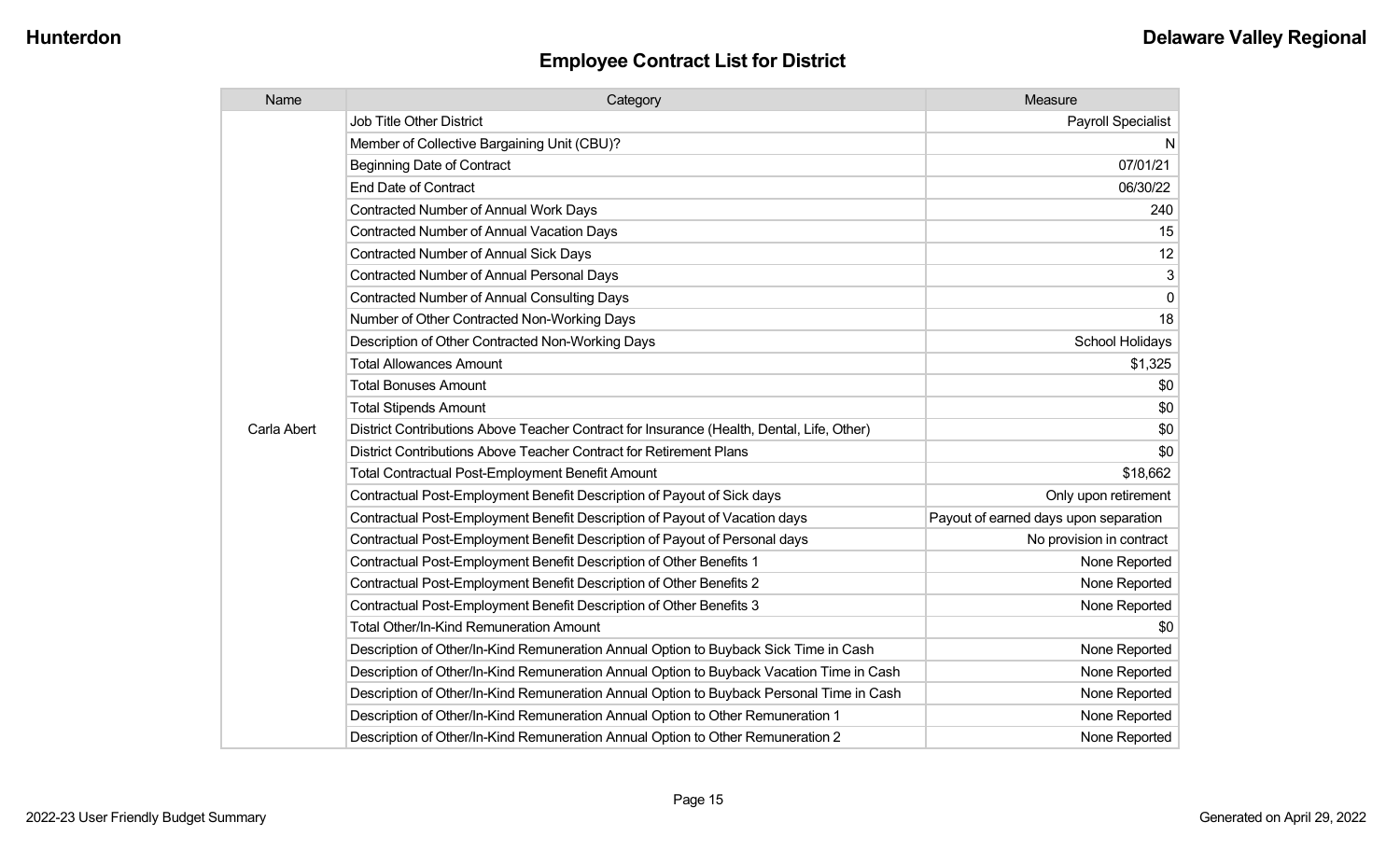| Name             | Category                                                                                  | Measure                         |
|------------------|-------------------------------------------------------------------------------------------|---------------------------------|
|                  | Description of Other/In-Kind Remuneration Annual Option to Other Remuneration 3           | None Reported                   |
| Carla Abert      | <b>Additional Comment 1</b>                                                               | Shared service with Hampton BOE |
|                  | <b>Additional Comment 2</b>                                                               | None Reported                   |
|                  | <b>Additional Comment 3</b>                                                               | None Reported                   |
|                  | <b>Job Title</b>                                                                          | Superintendent                  |
|                  | Job Title II                                                                              | None Reported                   |
|                  | <b>Base Annual Salary Amount</b>                                                          | \$189,689                       |
|                  | Full-Time Equivalent (FTE)                                                                | 1.0                             |
|                  | Shared with Another District?                                                             | Υ                               |
|                  | <b>Shared County</b>                                                                      | 19                              |
|                  | <b>Shared District</b>                                                                    | 1680                            |
|                  | <b>Job Title Other District</b>                                                           | Superintendent                  |
|                  | Member of Collective Bargaining Unit (CBU)?                                               | N                               |
|                  | <b>Beginning Date of Contract</b>                                                         | 07/01/18                        |
|                  | <b>End Date of Contract</b>                                                               | 06/30/23                        |
|                  | Contracted Number of Annual Work Days                                                     | 260                             |
| Daria Wasserbach | Contracted Number of Annual Vacation Days                                                 | 25                              |
|                  | <b>Contracted Number of Annual Sick Days</b>                                              | 12                              |
|                  | Contracted Number of Annual Personal Days                                                 | 2                               |
|                  | <b>Contracted Number of Annual Consulting Days</b>                                        | $\Omega$                        |
|                  | Number of Other Contracted Non-Working Days                                               | 13                              |
|                  | Description of Other Contracted Non-Working Days                                          | School Holidays                 |
|                  | <b>Total Allowances Amount</b>                                                            | \$4,020                         |
|                  | <b>Total Bonuses Amount</b>                                                               | \$0                             |
|                  | <b>Total Stipends Amount</b>                                                              | \$0                             |
|                  | District Contributions Above Teacher Contract for Insurance (Health, Dental, Life, Other) | \$1,800                         |
|                  | District Contributions Above Teacher Contract for Retirement Plans                        | \$0                             |
|                  | <b>Total Contractual Post-Employment Benefit Amount</b>                                   | \$22,296                        |
|                  | Contractual Post-Employment Benefit Description of Payout of Sick days                    | Only upon retirement            |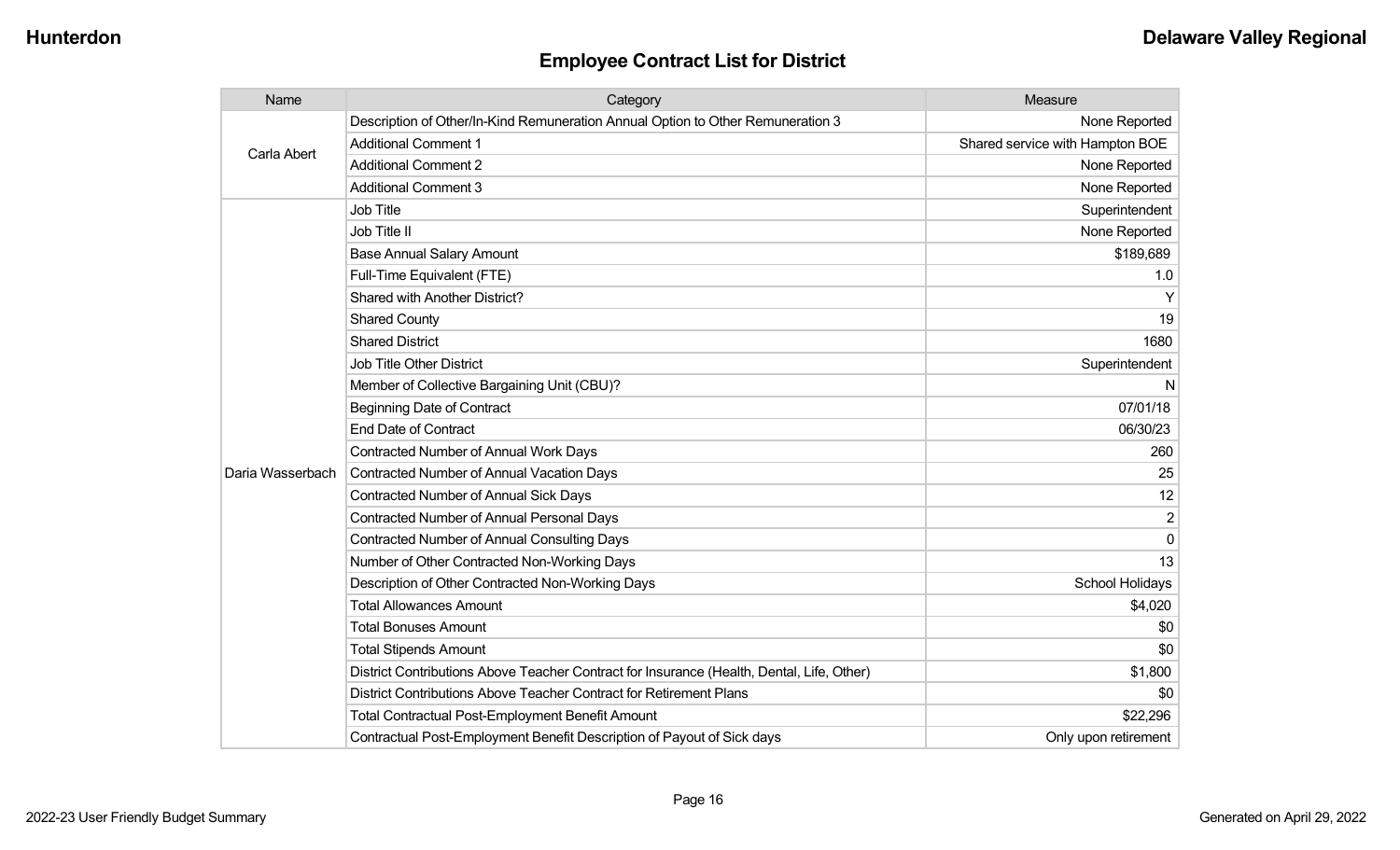| Name             | Category                                                                                 | Measure                               |
|------------------|------------------------------------------------------------------------------------------|---------------------------------------|
|                  | Contractual Post-Employment Benefit Description of Payout of Vacation days               | Payout of earned days upon separation |
|                  | Contractual Post-Employment Benefit Description of Payout of Personal days               | No provision in contract              |
|                  | Contractual Post-Employment Benefit Description of Other Benefits 1                      | None Reported                         |
|                  | Contractual Post-Employment Benefit Description of Other Benefits 2                      | None Reported                         |
|                  | Contractual Post-Employment Benefit Description of Other Benefits 3                      | None Reported                         |
|                  | <b>Total Other/In-Kind Remuneration Amount</b>                                           | \$4,630                               |
|                  | Description of Other/In-Kind Remuneration Annual Option to Buyback Sick Time in Cash     | None Reported                         |
| Daria Wasserbach | Description of Other/In-Kind Remuneration Annual Option to Buyback Vacation Time in Cash | None Reported                         |
|                  | Description of Other/In-Kind Remuneration Annual Option to Buyback Personal Time in Cash | None Reported                         |
|                  | Description of Other/In-Kind Remuneration Annual Option to Other Remuneration 1          | <b>Health Benefit Waiver</b>          |
|                  | Description of Other/In-Kind Remuneration Annual Option to Other Remuneration 2          | None Reported                         |
|                  | Description of Other/In-Kind Remuneration Annual Option to Other Remuneration 3          | None Reported                         |
|                  | <b>Additional Comment 1</b>                                                              | Shared Services with Frenchtown       |
|                  | <b>Additional Comment 2</b>                                                              | None Reported                         |
|                  | <b>Additional Comment 3</b>                                                              | None Reported                         |
|                  | Job Title                                                                                | <b>Administrative Assistant</b>       |
|                  | Job Title II                                                                             | <b>Human Resources</b>                |
|                  | <b>Base Annual Salary Amount</b>                                                         | \$77,296                              |
|                  | Full-Time Equivalent (FTE)                                                               | 1.0                                   |
|                  | Shared with Another District?                                                            |                                       |
|                  | <b>Shared County</b>                                                                     | None Reported                         |
| Donna Daku       | <b>Shared District</b>                                                                   | None Reported                         |
|                  | <b>Job Title Other District</b>                                                          | None Reported                         |
|                  | Member of Collective Bargaining Unit (CBU)?                                              | N                                     |
|                  | <b>Beginning Date of Contract</b>                                                        | 07/01/21                              |
|                  | <b>End Date of Contract</b>                                                              | 06/30/22                              |
|                  | <b>Contracted Number of Annual Work Days</b>                                             | 240                                   |
|                  | <b>Contracted Number of Annual Vacation Days</b>                                         | 20                                    |
|                  | <b>Contracted Number of Annual Sick Days</b>                                             | 12                                    |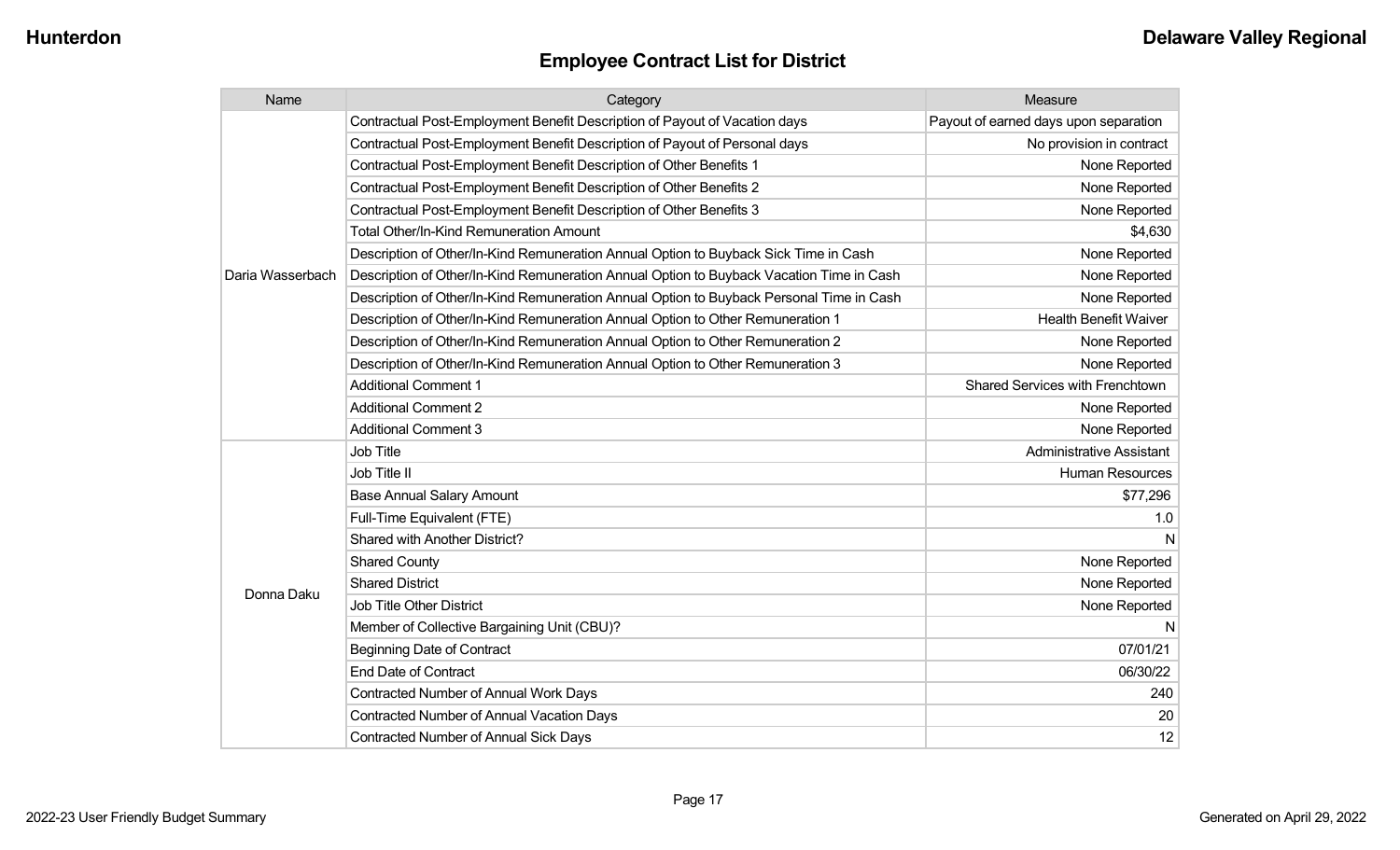| Name       | Category                                                                                  | Measure                               |
|------------|-------------------------------------------------------------------------------------------|---------------------------------------|
|            | <b>Contracted Number of Annual Personal Days</b>                                          | 3                                     |
|            | <b>Contracted Number of Annual Consulting Days</b>                                        | $\mathbf 0$                           |
|            | Number of Other Contracted Non-Working Days                                               | 18                                    |
|            | Description of Other Contracted Non-Working Days                                          | School Holidays                       |
|            | <b>Total Allowances Amount</b>                                                            | \$1,525                               |
|            | <b>Total Bonuses Amount</b>                                                               | \$0                                   |
|            | <b>Total Stipends Amount</b>                                                              | \$0                                   |
|            | District Contributions Above Teacher Contract for Insurance (Health, Dental, Life, Other) | \$0                                   |
|            | District Contributions Above Teacher Contract for Retirement Plans                        | \$0                                   |
|            | <b>Total Contractual Post-Employment Benefit Amount</b>                                   | \$18,221                              |
|            | Contractual Post-Employment Benefit Description of Payout of Sick days                    | Only upon retirement                  |
|            | Contractual Post-Employment Benefit Description of Payout of Vacation days                | Payout of earned days upon separation |
| Donna Daku | Contractual Post-Employment Benefit Description of Payout of Personal days                | No provision in contract              |
|            | Contractual Post-Employment Benefit Description of Other Benefits 1                       | None Reported                         |
|            | Contractual Post-Employment Benefit Description of Other Benefits 2                       | None Reported                         |
|            | Contractual Post-Employment Benefit Description of Other Benefits 3                       | None Reported                         |
|            | <b>Total Other/In-Kind Remuneration Amount</b>                                            | \$0                                   |
|            | Description of Other/In-Kind Remuneration Annual Option to Buyback Sick Time in Cash      | None Reported                         |
|            | Description of Other/In-Kind Remuneration Annual Option to Buyback Vacation Time in Cash  | None Reported                         |
|            | Description of Other/In-Kind Remuneration Annual Option to Buyback Personal Time in Cash  | None Reported                         |
|            | Description of Other/In-Kind Remuneration Annual Option to Other Remuneration 1           | None Reported                         |
|            | Description of Other/In-Kind Remuneration Annual Option to Other Remuneration 2           | None Reported                         |
|            | Description of Other/In-Kind Remuneration Annual Option to Other Remuneration 3           | None Reported                         |
|            | <b>Additional Comment 1</b>                                                               | None Reported                         |
|            | <b>Additional Comment 2</b>                                                               | None Reported                         |
|            | <b>Additional Comment 3</b>                                                               | None Reported                         |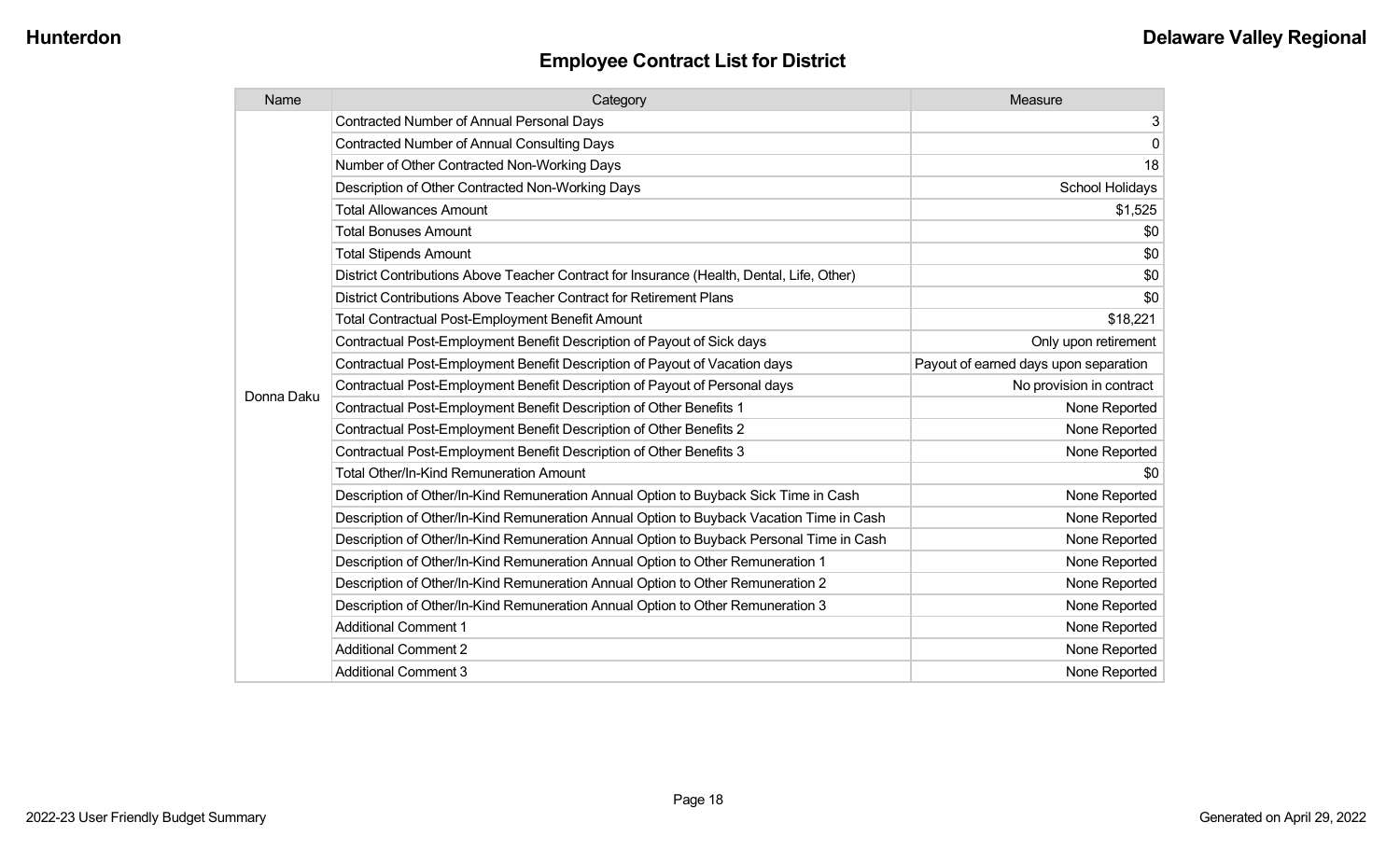| Name                | Category                                                                                  | Measure                               |
|---------------------|-------------------------------------------------------------------------------------------|---------------------------------------|
|                     | <b>Job Title</b>                                                                          | Information Technology                |
|                     | Job Title II                                                                              | None Reported                         |
|                     | <b>Base Annual Salary Amount</b>                                                          | \$76,584                              |
|                     | Full-Time Equivalent (FTE)                                                                | 1.0                                   |
|                     | Shared with Another District?                                                             | N                                     |
|                     | <b>Shared County</b>                                                                      | None Reported                         |
|                     | <b>Shared District</b>                                                                    | None Reported                         |
|                     | <b>Job Title Other District</b>                                                           | None Reported                         |
|                     | Member of Collective Bargaining Unit (CBU)?                                               | N                                     |
|                     | <b>Beginning Date of Contract</b>                                                         | 07/01/21                              |
|                     | <b>End Date of Contract</b>                                                               | 06/30/22                              |
|                     | <b>Contracted Number of Annual Work Days</b>                                              | 240                                   |
|                     | <b>Contracted Number of Annual Vacation Days</b>                                          | 15                                    |
|                     | <b>Contracted Number of Annual Sick Days</b>                                              | 12                                    |
| <b>Ernest Ramos</b> | Contracted Number of Annual Personal Days                                                 | 3                                     |
|                     | <b>Contracted Number of Annual Consulting Days</b>                                        | $\mathbf{0}$                          |
|                     | Number of Other Contracted Non-Working Days                                               | 18                                    |
|                     | Description of Other Contracted Non-Working Days                                          | School Holidays                       |
|                     | <b>Total Allowances Amount</b>                                                            | \$1,200                               |
|                     | <b>Total Bonuses Amount</b>                                                               | \$0                                   |
|                     | <b>Total Stipends Amount</b>                                                              | \$0                                   |
|                     | District Contributions Above Teacher Contract for Insurance (Health, Dental, Life, Other) | \$0                                   |
|                     | District Contributions Above Teacher Contract for Retirement Plans                        | \$0                                   |
|                     | <b>Total Contractual Post-Employment Benefit Amount</b>                                   | \$18,191                              |
|                     | Contractual Post-Employment Benefit Description of Payout of Sick days                    | Only upon retirement                  |
|                     | Contractual Post-Employment Benefit Description of Payout of Vacation days                | Payout of earned days upon separation |
|                     | Contractual Post-Employment Benefit Description of Payout of Personal days                | No provision in contract              |
|                     | Contractual Post-Employment Benefit Description of Other Benefits 1                       | None Reported                         |
|                     | Contractual Post-Employment Benefit Description of Other Benefits 2                       | None Reported                         |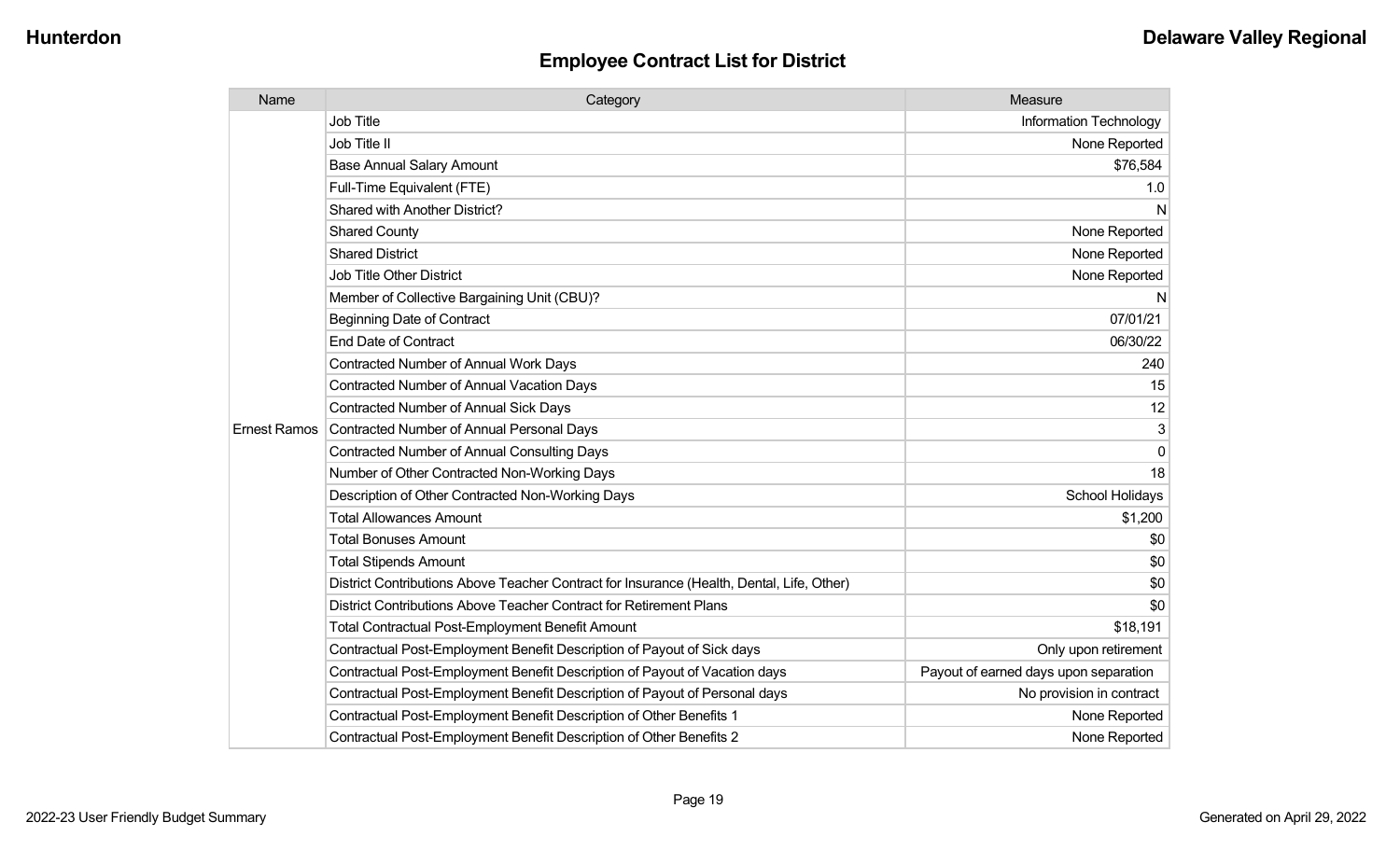| Name                | Category                                                                                 | Measure                                 |
|---------------------|------------------------------------------------------------------------------------------|-----------------------------------------|
|                     | Contractual Post-Employment Benefit Description of Other Benefits 3                      | None Reported                           |
|                     | <b>Total Other/In-Kind Remuneration Amount</b>                                           | \$0                                     |
|                     | Description of Other/In-Kind Remuneration Annual Option to Buyback Sick Time in Cash     | None Reported                           |
|                     | Description of Other/In-Kind Remuneration Annual Option to Buyback Vacation Time in Cash | None Reported                           |
|                     | Description of Other/In-Kind Remuneration Annual Option to Buyback Personal Time in Cash | None Reported                           |
| <b>Ernest Ramos</b> | Description of Other/In-Kind Remuneration Annual Option to Other Remuneration 1          | None Reported                           |
|                     | Description of Other/In-Kind Remuneration Annual Option to Other Remuneration 2          | None Reported                           |
|                     | Description of Other/In-Kind Remuneration Annual Option to Other Remuneration 3          | None Reported                           |
|                     | <b>Additional Comment 1</b>                                                              | None Reported                           |
|                     | <b>Additional Comment 2</b>                                                              | None Reported                           |
|                     | <b>Additional Comment 3</b>                                                              | None Reported                           |
|                     | <b>Job Title</b>                                                                         | Coordinator/Director/Manager/Supervisor |
|                     | Job Title II                                                                             | <b>Social Studies</b>                   |
|                     | <b>Base Annual Salary Amount</b>                                                         | \$111,301                               |
|                     | Full-Time Equivalent (FTE)                                                               | 1.0                                     |
|                     | <b>Shared with Another District?</b>                                                     | N                                       |
|                     | <b>Shared County</b>                                                                     | None Reported                           |
|                     | <b>Shared District</b>                                                                   | None Reported                           |
|                     | <b>Job Title Other District</b>                                                          | None Reported                           |
|                     | Member of Collective Bargaining Unit (CBU)?                                              | N                                       |
| James Kluska        | <b>Beginning Date of Contract</b>                                                        | 08/27/21                                |
|                     | <b>End Date of Contract</b>                                                              | 06/30/22                                |
|                     | <b>Contracted Number of Annual Work Days</b>                                             | 200                                     |
|                     | <b>Contracted Number of Annual Vacation Days</b>                                         | 0                                       |
|                     | <b>Contracted Number of Annual Sick Days</b>                                             | 10                                      |
|                     | <b>Contracted Number of Annual Personal Days</b>                                         | 3                                       |
|                     | Contracted Number of Annual Consulting Days                                              | $\mathbf 0$                             |
|                     | Number of Other Contracted Non-Working Days                                              | 18                                      |
|                     | Description of Other Contracted Non-Working Days                                         | School Holidays                         |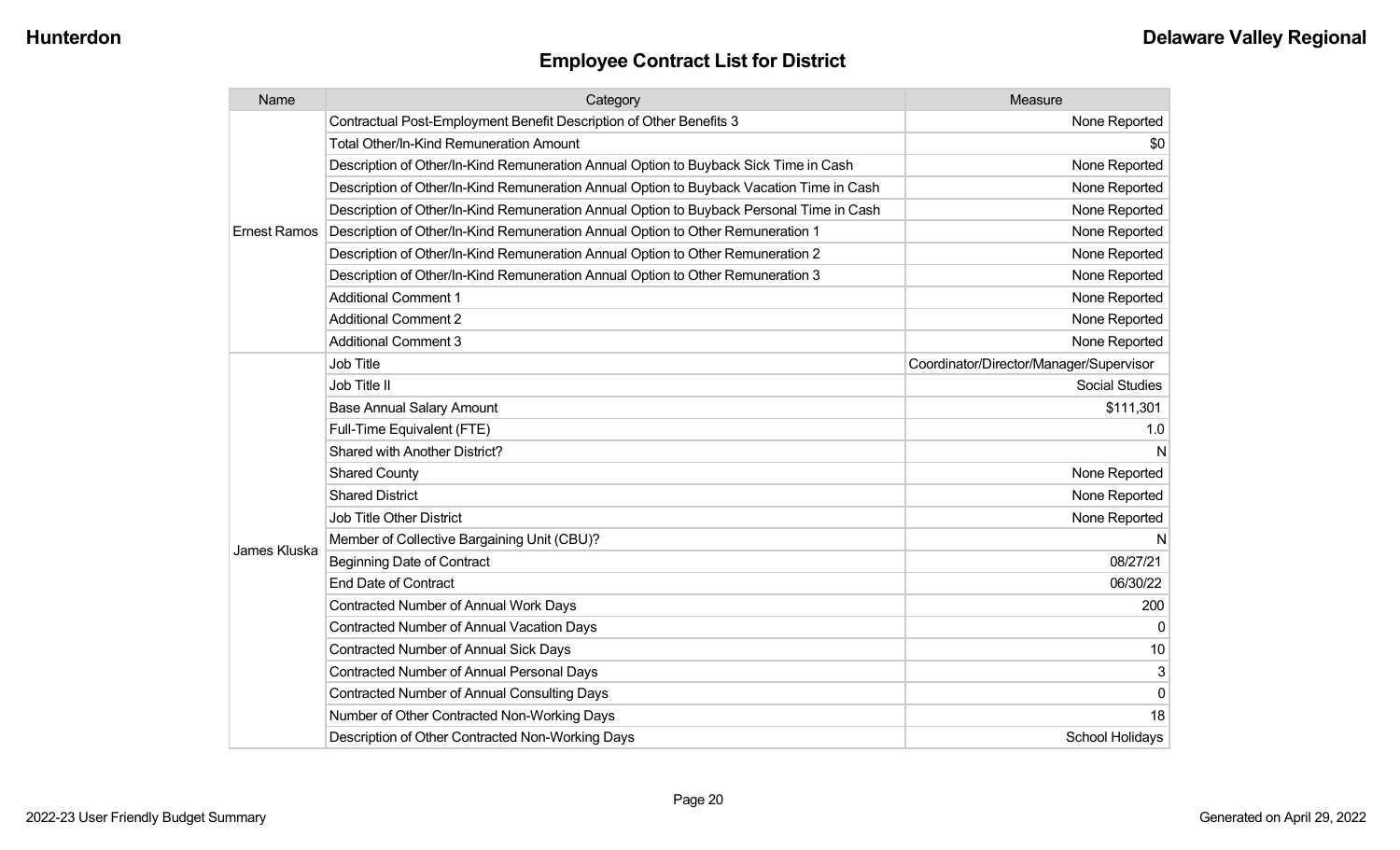| Name          | Category                                                                                  | Measure                    |
|---------------|-------------------------------------------------------------------------------------------|----------------------------|
|               | <b>Total Allowances Amount</b>                                                            | \$10,113                   |
|               | <b>Total Bonuses Amount</b>                                                               | \$0                        |
|               | <b>Total Stipends Amount</b>                                                              | \$0                        |
|               | District Contributions Above Teacher Contract for Insurance (Health, Dental, Life, Other) | \$0                        |
|               | District Contributions Above Teacher Contract for Retirement Plans                        | \$0                        |
|               | <b>Total Contractual Post-Employment Benefit Amount</b>                                   | \$20,000                   |
|               | Contractual Post-Employment Benefit Description of Payout of Sick days                    | Only upon retirement       |
|               | Contractual Post-Employment Benefit Description of Payout of Vacation days                | No vacation days           |
|               | Contractual Post-Employment Benefit Description of Payout of Personal days                | no provision in contract   |
|               | Contractual Post-Employment Benefit Description of Other Benefits 1                       | None Reported              |
| James Kluska  | Contractual Post-Employment Benefit Description of Other Benefits 2                       | None Reported              |
|               | Contractual Post-Employment Benefit Description of Other Benefits 3                       | None Reported              |
|               | Total Other/In-Kind Remuneration Amount                                                   | \$0                        |
|               | Description of Other/In-Kind Remuneration Annual Option to Buyback Sick Time in Cash      | None Reported              |
|               | Description of Other/In-Kind Remuneration Annual Option to Buyback Vacation Time in Cash  | None Reported              |
|               | Description of Other/In-Kind Remuneration Annual Option to Buyback Personal Time in Cash  | None Reported              |
|               | Description of Other/In-Kind Remuneration Annual Option to Other Remuneration 1           | None Reported              |
|               | Description of Other/In-Kind Remuneration Annual Option to Other Remuneration 2           | None Reported              |
|               | Description of Other/In-Kind Remuneration Annual Option to Other Remuneration 3           | None Reported              |
|               | <b>Additional Comment 1</b>                                                               | Additional Summer days pay |
|               | <b>Additional Comment 2</b>                                                               | None Reported              |
|               | <b>Additional Comment 3</b>                                                               | None Reported              |
|               | <b>Job Title</b>                                                                          | Information Technology     |
| Jeffrey Scott | Job Title II                                                                              | None Reported              |
|               | <b>Base Annual Salary Amount</b>                                                          | \$103,827                  |
|               | Full-Time Equivalent (FTE)                                                                | 1.0                        |
|               | Shared with Another District?                                                             | N                          |
|               | <b>Shared County</b>                                                                      | None Reported              |
|               | <b>Shared District</b>                                                                    | None Reported              |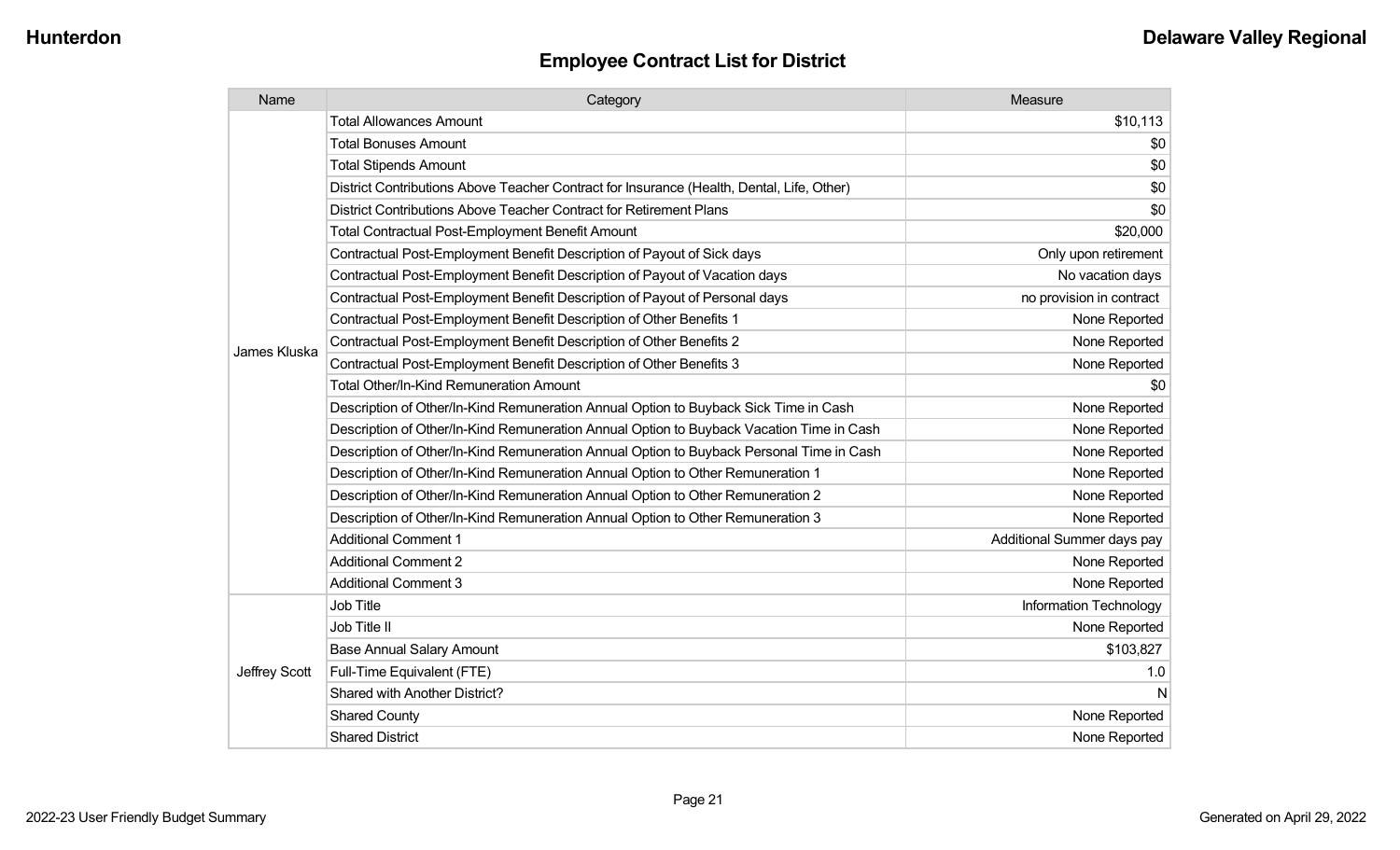| Name          | Category                                                                                  | Measure                               |
|---------------|-------------------------------------------------------------------------------------------|---------------------------------------|
|               | <b>Job Title Other District</b>                                                           | None Reported                         |
|               | Member of Collective Bargaining Unit (CBU)?                                               | N                                     |
|               | <b>Beginning Date of Contract</b>                                                         | 07/01/21                              |
|               | <b>End Date of Contract</b>                                                               | 06/30/22                              |
|               | Contracted Number of Annual Work Days                                                     | 240                                   |
|               | <b>Contracted Number of Annual Vacation Days</b>                                          | 15                                    |
|               | Contracted Number of Annual Sick Days                                                     | 12                                    |
|               | Contracted Number of Annual Personal Days                                                 | 3                                     |
|               | <b>Contracted Number of Annual Consulting Days</b>                                        | 0                                     |
|               | Number of Other Contracted Non-Working Days                                               | 18                                    |
|               | Description of Other Contracted Non-Working Days                                          | School Holidays                       |
|               | <b>Total Allowances Amount</b>                                                            | \$1,200                               |
|               | <b>Total Bonuses Amount</b>                                                               | \$0                                   |
|               | <b>Total Stipends Amount</b>                                                              | \$0                                   |
| Jeffrey Scott | District Contributions Above Teacher Contract for Insurance (Health, Dental, Life, Other) | \$0                                   |
|               | District Contributions Above Teacher Contract for Retirement Plans                        | \$0                                   |
|               | Total Contractual Post-Employment Benefit Amount                                          | \$19,326                              |
|               | Contractual Post-Employment Benefit Description of Payout of Sick days                    | Only upon retirement                  |
|               | Contractual Post-Employment Benefit Description of Payout of Vacation days                | Payout of earned days upon separation |
|               | Contractual Post-Employment Benefit Description of Payout of Personal days                | No provision in contract              |
|               | Contractual Post-Employment Benefit Description of Other Benefits 1                       | None Reported                         |
|               | Contractual Post-Employment Benefit Description of Other Benefits 2                       | None Reported                         |
|               | Contractual Post-Employment Benefit Description of Other Benefits 3                       | None Reported                         |
|               | <b>Total Other/In-Kind Remuneration Amount</b>                                            | \$4,000                               |
|               | Description of Other/In-Kind Remuneration Annual Option to Buyback Sick Time in Cash      | None Reported                         |
|               | Description of Other/In-Kind Remuneration Annual Option to Buyback Vacation Time in Cash  | None Reported                         |
|               | Description of Other/In-Kind Remuneration Annual Option to Buyback Personal Time in Cash  | None Reported                         |
|               | Description of Other/In-Kind Remuneration Annual Option to Other Remuneration 1           | <b>Health Benefit Waiver</b>          |
|               | Description of Other/In-Kind Remuneration Annual Option to Other Remuneration 2           | None Reported                         |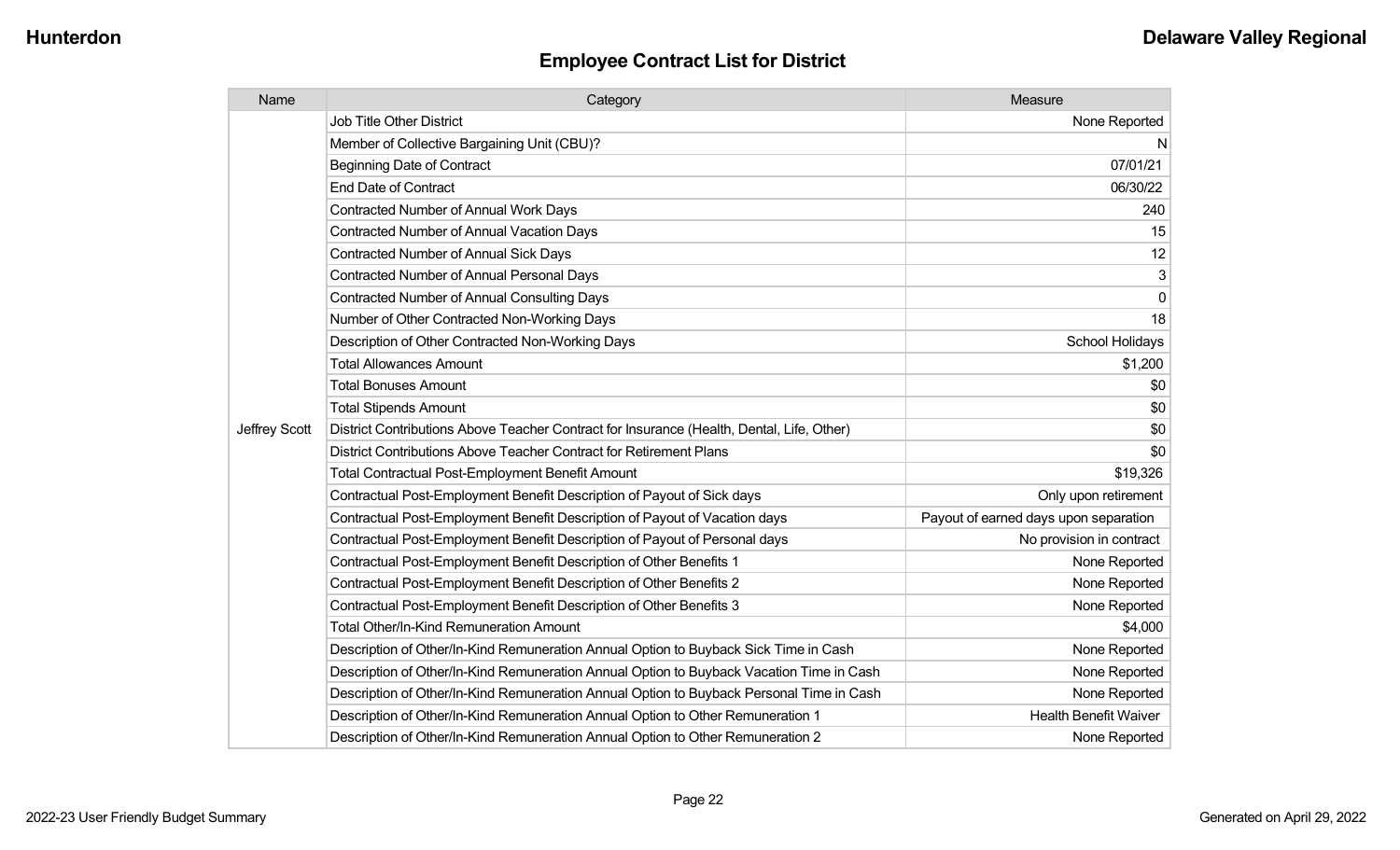| Name          | Category                                                                                  | Measure                                 |
|---------------|-------------------------------------------------------------------------------------------|-----------------------------------------|
| Jeffrey Scott | Description of Other/In-Kind Remuneration Annual Option to Other Remuneration 3           | None Reported                           |
|               | <b>Additional Comment 1</b>                                                               | None Reported                           |
|               | <b>Additional Comment 2</b>                                                               | None Reported                           |
|               | <b>Additional Comment 3</b>                                                               | None Reported                           |
|               | Job Title                                                                                 | Coordinator/Director/Manager/Supervisor |
|               | Job Title II                                                                              | Transportation                          |
|               | <b>Base Annual Salary Amount</b>                                                          | \$137,460                               |
|               | Full-Time Equivalent (FTE)                                                                | 1.0                                     |
|               | Shared with Another District?                                                             | N                                       |
|               | <b>Shared County</b>                                                                      | None Reported                           |
|               | <b>Shared District</b>                                                                    | None Reported                           |
|               | <b>Job Title Other District</b>                                                           | None Reported                           |
|               | Member of Collective Bargaining Unit (CBU)?                                               | N                                       |
|               | <b>Beginning Date of Contract</b>                                                         | 07/01/21                                |
|               | <b>End Date of Contract</b>                                                               | 06/30/22                                |
|               | Contracted Number of Annual Work Days                                                     | 260                                     |
| Jeremiah Ford | Contracted Number of Annual Vacation Days                                                 | 25                                      |
|               | <b>Contracted Number of Annual Sick Days</b>                                              | 12                                      |
|               | <b>Contracted Number of Annual Personal Days</b>                                          | 3                                       |
|               | <b>Contracted Number of Annual Consulting Days</b>                                        | $\Omega$                                |
|               | Number of Other Contracted Non-Working Days                                               | 18                                      |
|               | Description of Other Contracted Non-Working Days                                          | School Holidays                         |
|               | <b>Total Allowances Amount</b>                                                            | \$1,400                                 |
|               | <b>Total Bonuses Amount</b>                                                               | \$0                                     |
|               | <b>Total Stipends Amount</b>                                                              | \$0                                     |
|               | District Contributions Above Teacher Contract for Insurance (Health, Dental, Life, Other) | \$0                                     |
|               | District Contributions Above Teacher Contract for Retirement Plans                        | \$0                                     |
|               | Total Contractual Post-Employment Benefit Amount                                          | \$23,591                                |
|               | Contractual Post-Employment Benefit Description of Payout of Sick days                    | Only upon retirement                    |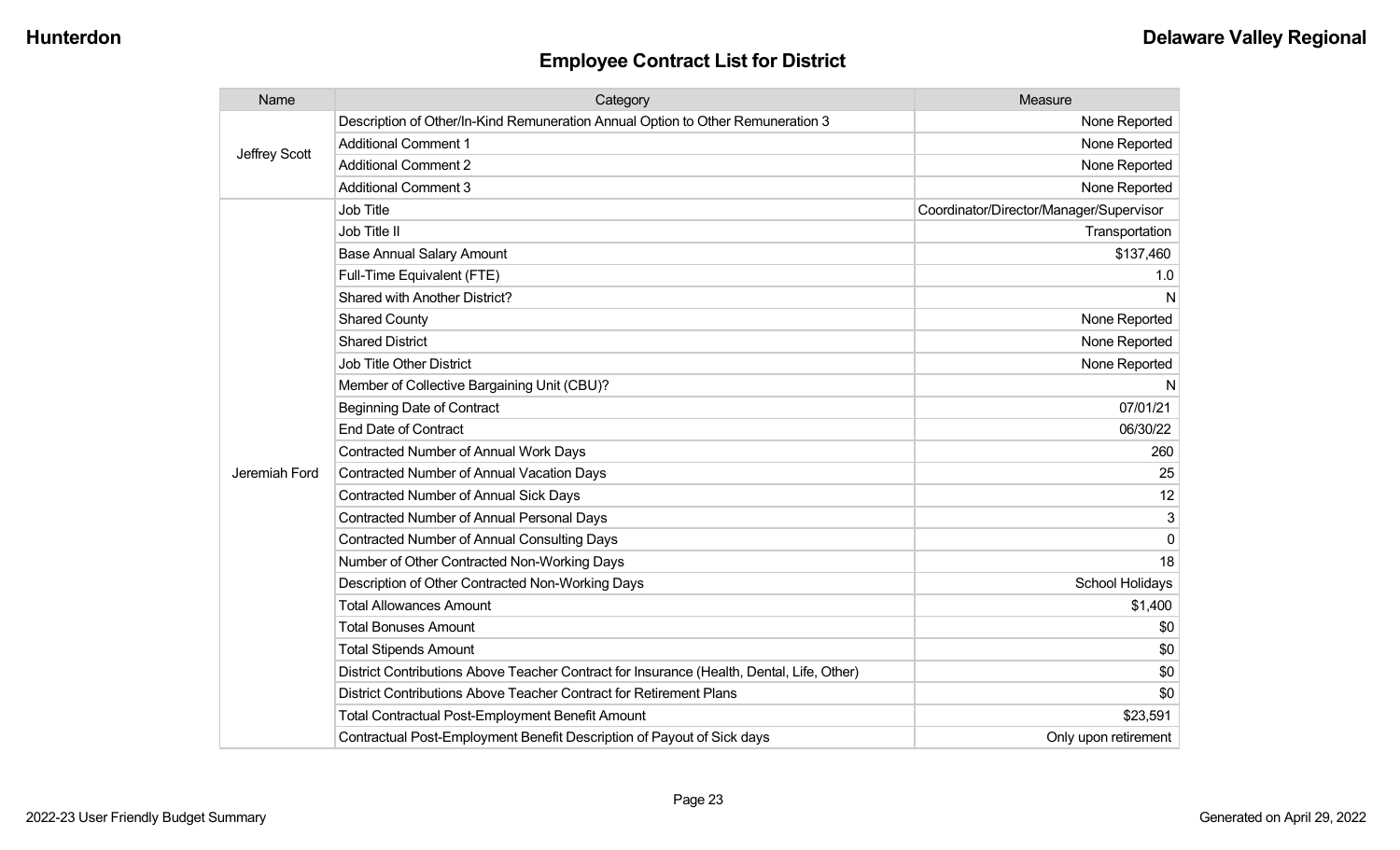| Name              | Category                                                                                 | Measure                                 |
|-------------------|------------------------------------------------------------------------------------------|-----------------------------------------|
|                   | Contractual Post-Employment Benefit Description of Payout of Vacation days               | Pay out of earned days upon separation  |
|                   | Contractual Post-Employment Benefit Description of Payout of Personal days               | No provision in contract                |
|                   | Contractual Post-Employment Benefit Description of Other Benefits 1                      | None Reported                           |
|                   | Contractual Post-Employment Benefit Description of Other Benefits 2                      | None Reported                           |
|                   | Contractual Post-Employment Benefit Description of Other Benefits 3                      | None Reported                           |
|                   | <b>Total Other/In-Kind Remuneration Amount</b>                                           | \$0                                     |
|                   | Description of Other/In-Kind Remuneration Annual Option to Buyback Sick Time in Cash     | None Reported                           |
| Jeremiah Ford     | Description of Other/In-Kind Remuneration Annual Option to Buyback Vacation Time in Cash | None Reported                           |
|                   | Description of Other/In-Kind Remuneration Annual Option to Buyback Personal Time in Cash | None Reported                           |
|                   | Description of Other/In-Kind Remuneration Annual Option to Other Remuneration 1          | None Reported                           |
|                   | Description of Other/In-Kind Remuneration Annual Option to Other Remuneration 2          | None Reported                           |
|                   | Description of Other/In-Kind Remuneration Annual Option to Other Remuneration 3          | None Reported                           |
|                   | <b>Additional Comment 1</b>                                                              | None Reported                           |
|                   | <b>Additional Comment 2</b>                                                              | None Reported                           |
|                   | <b>Additional Comment 3</b>                                                              | None Reported                           |
|                   | <b>Job Title</b>                                                                         | Coordinator/Director/Manager/Supervisor |
|                   | Job Title II                                                                             | Guidance                                |
|                   | <b>Base Annual Salary Amount</b>                                                         | \$99,873                                |
|                   | Full-Time Equivalent (FTE)                                                               | 1.0                                     |
|                   | Shared with Another District?                                                            |                                         |
|                   | <b>Shared County</b>                                                                     | None Reported                           |
| Kristina Sterbenc | <b>Shared District</b>                                                                   | None Reported                           |
|                   | <b>Job Title Other District</b>                                                          | None Reported                           |
|                   | Member of Collective Bargaining Unit (CBU)?                                              | N                                       |
|                   | <b>Beginning Date of Contract</b>                                                        | 08/27/21                                |
|                   | <b>End Date of Contract</b>                                                              | 06/30/22                                |
|                   | <b>Contracted Number of Annual Work Days</b>                                             | 200                                     |
|                   | <b>Contracted Number of Annual Vacation Days</b>                                         | $\Omega$                                |
|                   | <b>Contracted Number of Annual Sick Days</b>                                             | 10                                      |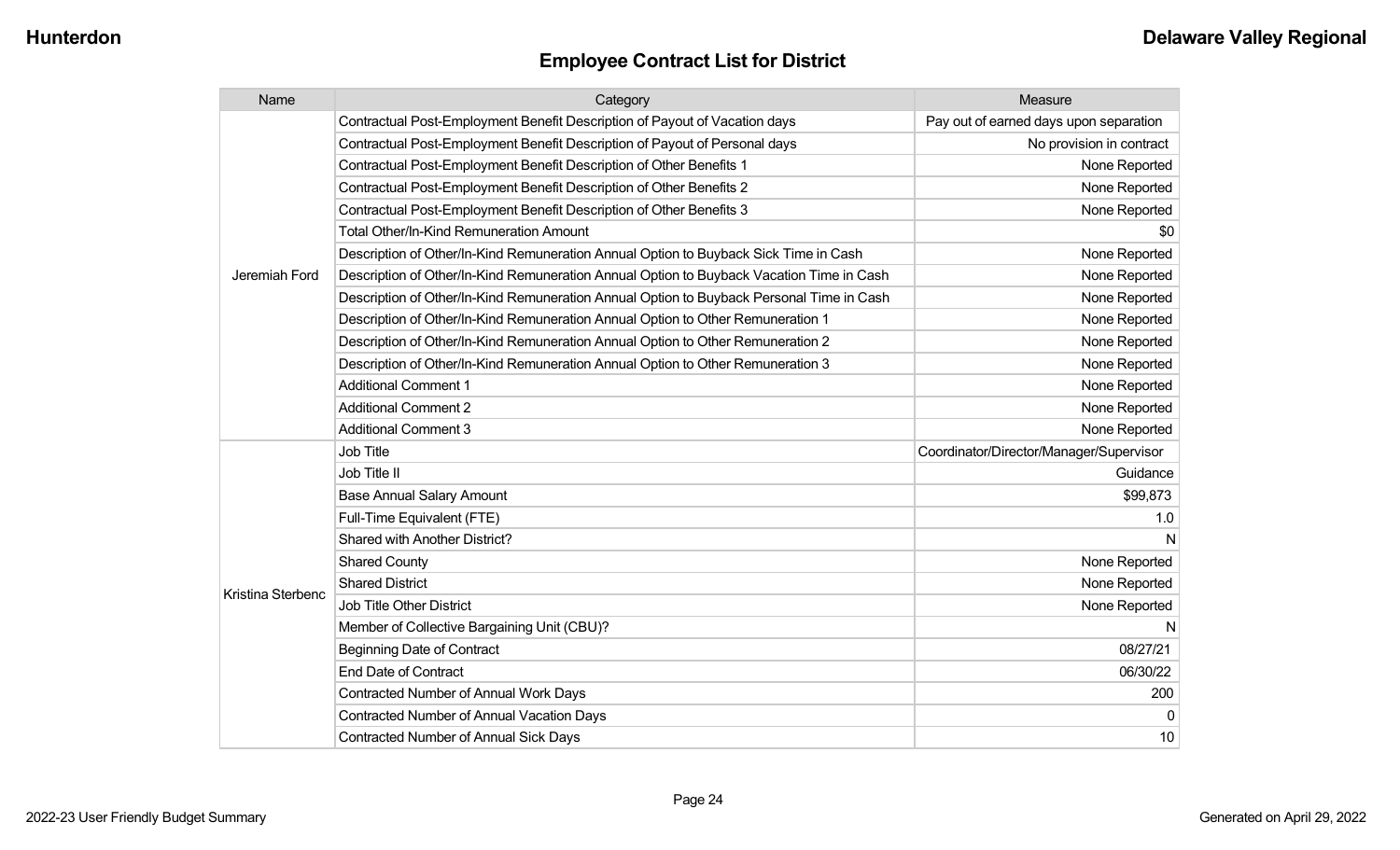| Name              | Category                                                                                  | Measure                    |
|-------------------|-------------------------------------------------------------------------------------------|----------------------------|
|                   | Contracted Number of Annual Personal Days                                                 | 3                          |
|                   | <b>Contracted Number of Annual Consulting Days</b>                                        | 0                          |
|                   | Number of Other Contracted Non-Working Days                                               | 18                         |
|                   | Description of Other Contracted Non-Working Days                                          | School Holidays            |
|                   | <b>Total Allowances Amount</b>                                                            | \$10,113                   |
|                   | <b>Total Bonuses Amount</b>                                                               | \$0                        |
|                   | <b>Total Stipends Amount</b>                                                              | \$0                        |
|                   | District Contributions Above Teacher Contract for Insurance (Health, Dental, Life, Other) | \$0                        |
|                   | District Contributions Above Teacher Contract for Retirement Plans                        | \$0                        |
|                   | <b>Total Contractual Post-Employment Benefit Amount</b>                                   | \$15,000                   |
|                   | Contractual Post-Employment Benefit Description of Payout of Sick days                    | Only upon retirement       |
|                   | Contractual Post-Employment Benefit Description of Payout of Vacation days                | No vacation days           |
|                   | Contractual Post-Employment Benefit Description of Payout of Personal days                | No provision in contract   |
| Kristina Sterbenc | Contractual Post-Employment Benefit Description of Other Benefits 1                       | None Reported              |
|                   | Contractual Post-Employment Benefit Description of Other Benefits 2                       | None Reported              |
|                   | Contractual Post-Employment Benefit Description of Other Benefits 3                       | None Reported              |
|                   | Total Other/In-Kind Remuneration Amount                                                   | \$0                        |
|                   | Description of Other/In-Kind Remuneration Annual Option to Buyback Sick Time in Cash      | None Reported              |
|                   | Description of Other/In-Kind Remuneration Annual Option to Buyback Vacation Time in Cash  | None Reported              |
|                   | Description of Other/In-Kind Remuneration Annual Option to Buyback Personal Time in Cash  | None Reported              |
|                   | Description of Other/In-Kind Remuneration Annual Option to Other Remuneration 1           | None Reported              |
|                   | Description of Other/In-Kind Remuneration Annual Option to Other Remuneration 2           | None Reported              |
|                   | Description of Other/In-Kind Remuneration Annual Option to Other Remuneration 3           | None Reported              |
|                   | <b>Additional Comment 1</b>                                                               | Additional summer days pay |
|                   | <b>Additional Comment 2</b>                                                               | None Reported              |
|                   | <b>Additional Comment 3</b>                                                               | None Reported              |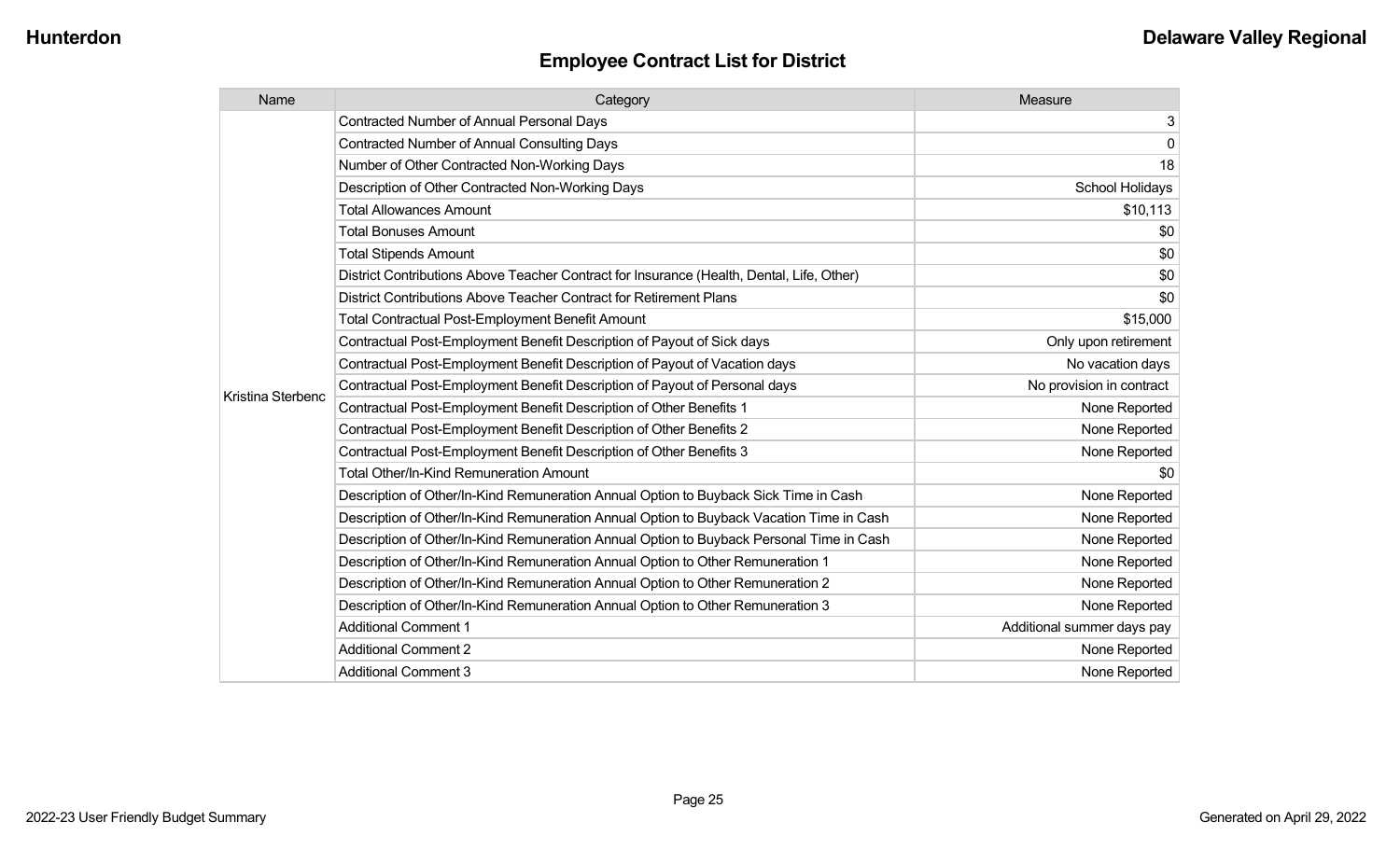| Name               | Category                                                                                  | Measure                                 |
|--------------------|-------------------------------------------------------------------------------------------|-----------------------------------------|
|                    | <b>Job Title</b>                                                                          | Coordinator/Director/Manager/Supervisor |
|                    | Job Title II                                                                              | Fine & Practical Arts                   |
|                    | <b>Base Annual Salary Amount</b>                                                          | \$99,873                                |
|                    | Full-Time Equivalent (FTE)                                                                | 1.0                                     |
|                    | Shared with Another District?                                                             | N                                       |
|                    | <b>Shared County</b>                                                                      | None Reported                           |
|                    | <b>Shared District</b>                                                                    | None Reported                           |
|                    | <b>Job Title Other District</b>                                                           | None Reported                           |
|                    | Member of Collective Bargaining Unit (CBU)?                                               | N                                       |
|                    | <b>Beginning Date of Contract</b>                                                         | 08/27/21                                |
|                    | <b>End Date of Contract</b>                                                               | 06/30/22                                |
|                    | <b>Contracted Number of Annual Work Days</b>                                              | 200                                     |
|                    | <b>Contracted Number of Annual Vacation Days</b>                                          |                                         |
|                    | Contracted Number of Annual Sick Days                                                     | 10                                      |
| <b>Kyle Tinnes</b> | <b>Contracted Number of Annual Personal Days</b>                                          | 3                                       |
|                    | <b>Contracted Number of Annual Consulting Days</b>                                        | $\Omega$                                |
|                    | Number of Other Contracted Non-Working Days                                               | 18                                      |
|                    | Description of Other Contracted Non-Working Days                                          | School Holidays                         |
|                    | <b>Total Allowances Amount</b>                                                            | \$10,113                                |
|                    | <b>Total Bonuses Amount</b>                                                               | \$0                                     |
|                    | <b>Total Stipends Amount</b>                                                              | \$0                                     |
|                    | District Contributions Above Teacher Contract for Insurance (Health, Dental, Life, Other) | \$0                                     |
|                    | District Contributions Above Teacher Contract for Retirement Plans                        | \$0                                     |
|                    | <b>Total Contractual Post-Employment Benefit Amount</b>                                   | \$15,000                                |
|                    | Contractual Post-Employment Benefit Description of Payout of Sick days                    | Only upon retirement                    |
|                    | Contractual Post-Employment Benefit Description of Payout of Vacation days                | No vacation days                        |
|                    | Contractual Post-Employment Benefit Description of Payout of Personal days                | No provision in contract                |
|                    | Contractual Post-Employment Benefit Description of Other Benefits 1                       | None Reported                           |
|                    | Contractual Post-Employment Benefit Description of Other Benefits 2                       | None Reported                           |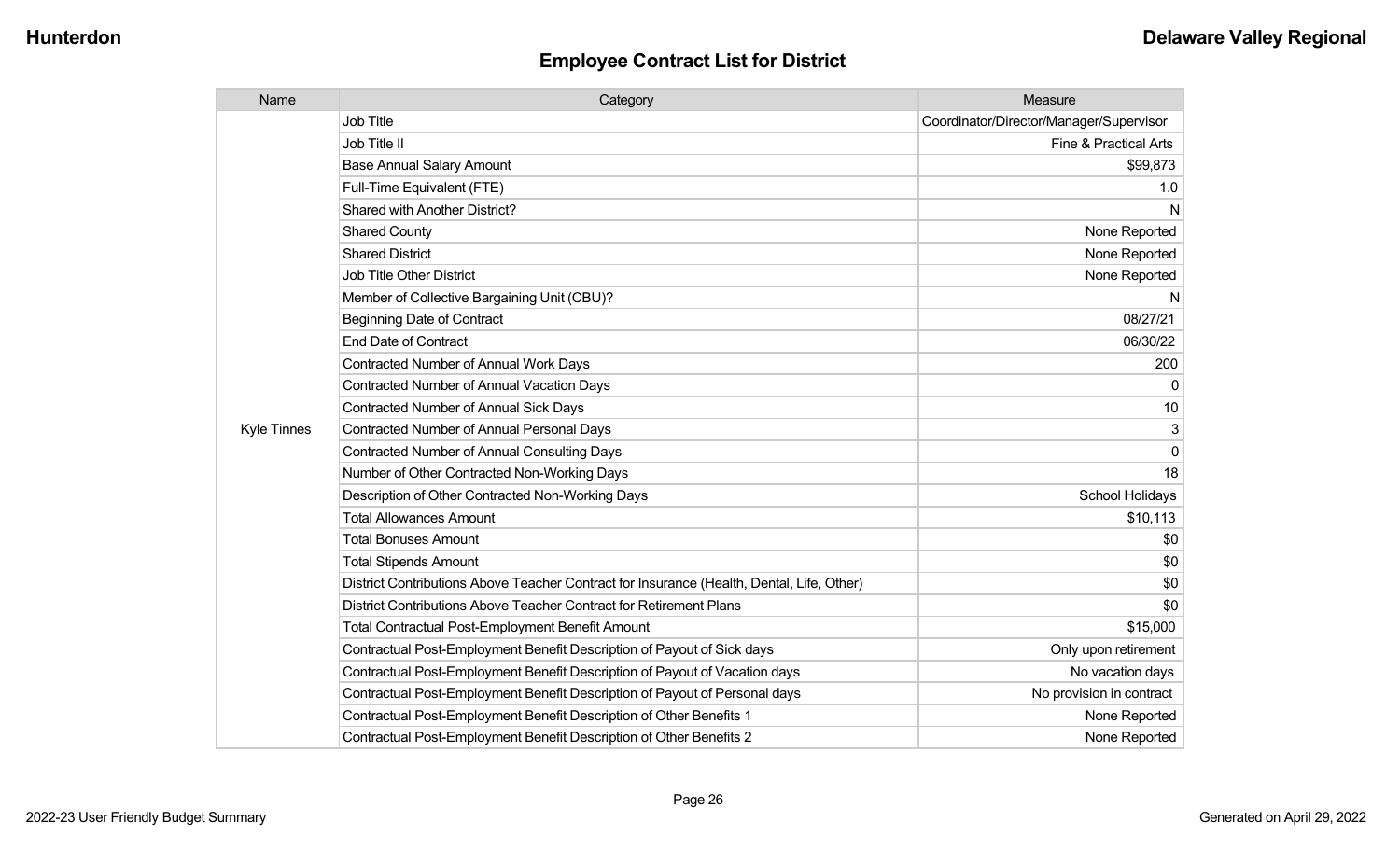| Name               | Category                                                                                 | Measure                                 |
|--------------------|------------------------------------------------------------------------------------------|-----------------------------------------|
|                    | Contractual Post-Employment Benefit Description of Other Benefits 3                      | None Reported                           |
|                    | Total Other/In-Kind Remuneration Amount                                                  | \$0                                     |
|                    | Description of Other/In-Kind Remuneration Annual Option to Buyback Sick Time in Cash     | None Reported                           |
|                    | Description of Other/In-Kind Remuneration Annual Option to Buyback Vacation Time in Cash | None Reported                           |
|                    | Description of Other/In-Kind Remuneration Annual Option to Buyback Personal Time in Cash | None Reported                           |
| <b>Kyle Tinnes</b> | Description of Other/In-Kind Remuneration Annual Option to Other Remuneration 1          | None Reported                           |
|                    | Description of Other/In-Kind Remuneration Annual Option to Other Remuneration 2          | None Reported                           |
|                    | Description of Other/In-Kind Remuneration Annual Option to Other Remuneration 3          | None Reported                           |
|                    | <b>Additional Comment 1</b>                                                              | Additional summer days pay              |
|                    | <b>Additional Comment 2</b>                                                              | None Reported                           |
|                    | <b>Additional Comment 3</b>                                                              | None Reported                           |
|                    | <b>Job Title</b>                                                                         | Coordinator/Director/Manager/Supervisor |
|                    | Job Title II                                                                             | Technology                              |
|                    | <b>Base Annual Salary Amount</b>                                                         | \$126,761                               |
|                    | Full-Time Equivalent (FTE)                                                               | 1.0                                     |
|                    | Shared with Another District?                                                            | N                                       |
|                    | <b>Shared County</b>                                                                     | None Reported                           |
|                    | <b>Shared District</b>                                                                   | None Reported                           |
|                    | Job Title Other District                                                                 | None Reported                           |
|                    | Member of Collective Bargaining Unit (CBU)?                                              | N                                       |
| Matthew Cirigilano | <b>Beginning Date of Contract</b>                                                        | 07/01/21                                |
|                    | <b>End Date of Contract</b>                                                              | 06/30/22                                |
|                    | <b>Contracted Number of Annual Work Days</b>                                             | 240                                     |
|                    | <b>Contracted Number of Annual Vacation Days</b>                                         | 25                                      |
|                    | <b>Contracted Number of Annual Sick Days</b>                                             | 12                                      |
|                    | <b>Contracted Number of Annual Personal Days</b>                                         | 3                                       |
|                    | <b>Contracted Number of Annual Consulting Days</b>                                       | $\overline{0}$                          |
|                    | Number of Other Contracted Non-Working Days                                              | 18                                      |
|                    | Description of Other Contracted Non-Working Days                                         | School Holidays                         |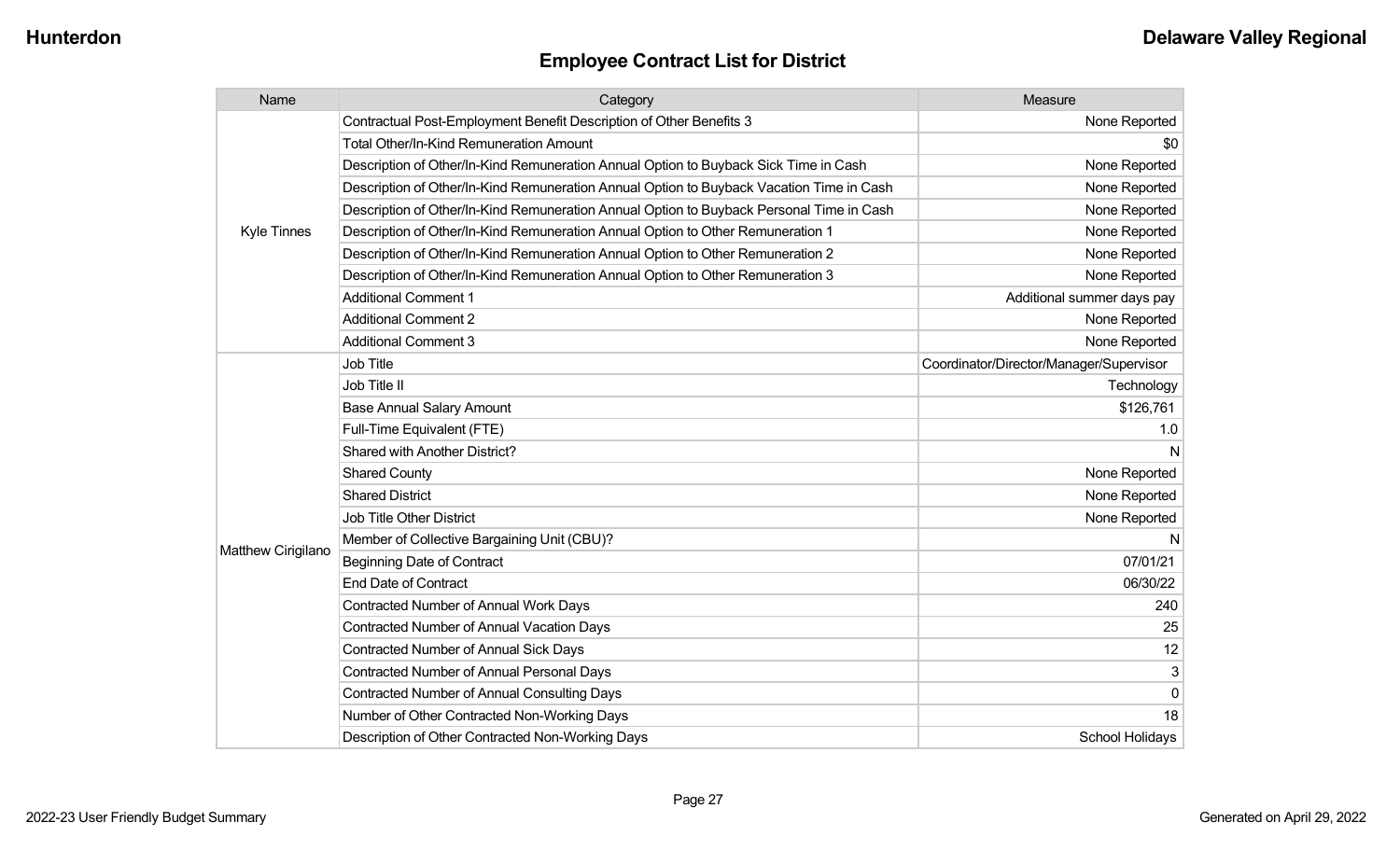| Name               | Category                                                                                  | Measure                                 |
|--------------------|-------------------------------------------------------------------------------------------|-----------------------------------------|
|                    | <b>Total Allowances Amount</b>                                                            | \$2,325                                 |
|                    | <b>Total Bonuses Amount</b>                                                               | \$0                                     |
|                    | <b>Total Stipends Amount</b>                                                              | \$0                                     |
|                    | District Contributions Above Teacher Contract for Insurance (Health, Dental, Life, Other) | \$0                                     |
|                    | District Contributions Above Teacher Contract for Retirement Plans                        | \$0                                     |
|                    | <b>Total Contractual Post-Employment Benefit Amount</b>                                   | \$20,282                                |
|                    | Contractual Post-Employment Benefit Description of Payout of Sick days                    | Only upon retirement                    |
|                    | Contractual Post-Employment Benefit Description of Payout of Vacation days                | Payout of earned days upon separation   |
|                    | Contractual Post-Employment Benefit Description of Payout of Personal days                | No provision in contract                |
|                    | Contractual Post-Employment Benefit Description of Other Benefits 1                       | None Reported                           |
|                    | Contractual Post-Employment Benefit Description of Other Benefits 2                       | None Reported                           |
| Matthew Cirigilano | Contractual Post-Employment Benefit Description of Other Benefits 3                       | None Reported                           |
|                    | <b>Total Other/In-Kind Remuneration Amount</b>                                            | \$0                                     |
|                    | Description of Other/In-Kind Remuneration Annual Option to Buyback Sick Time in Cash      | None Reported                           |
|                    | Description of Other/In-Kind Remuneration Annual Option to Buyback Vacation Time in Cash  | None Reported                           |
|                    | Description of Other/In-Kind Remuneration Annual Option to Buyback Personal Time in Cash  | None Reported                           |
|                    | Description of Other/In-Kind Remuneration Annual Option to Other Remuneration 1           | None Reported                           |
|                    | Description of Other/In-Kind Remuneration Annual Option to Other Remuneration 2           | None Reported                           |
|                    | Description of Other/In-Kind Remuneration Annual Option to Other Remuneration 3           | None Reported                           |
|                    | <b>Additional Comment 1</b>                                                               | None Reported                           |
|                    | <b>Additional Comment 2</b>                                                               | None Reported                           |
|                    | <b>Additional Comment 3</b>                                                               | None Reported                           |
|                    | Job Title                                                                                 | Coordinator/Director/Manager/Supervisor |
|                    | Job Title II                                                                              | <b>Special Education</b>                |
|                    | <b>Base Annual Salary Amount</b>                                                          | \$96,721                                |
| Sandra Morisie     | Full-Time Equivalent (FTE)                                                                | 1.0                                     |
|                    | Shared with Another District?                                                             | N                                       |
|                    | <b>Shared County</b>                                                                      | None Reported                           |
|                    | <b>Shared District</b>                                                                    | None Reported                           |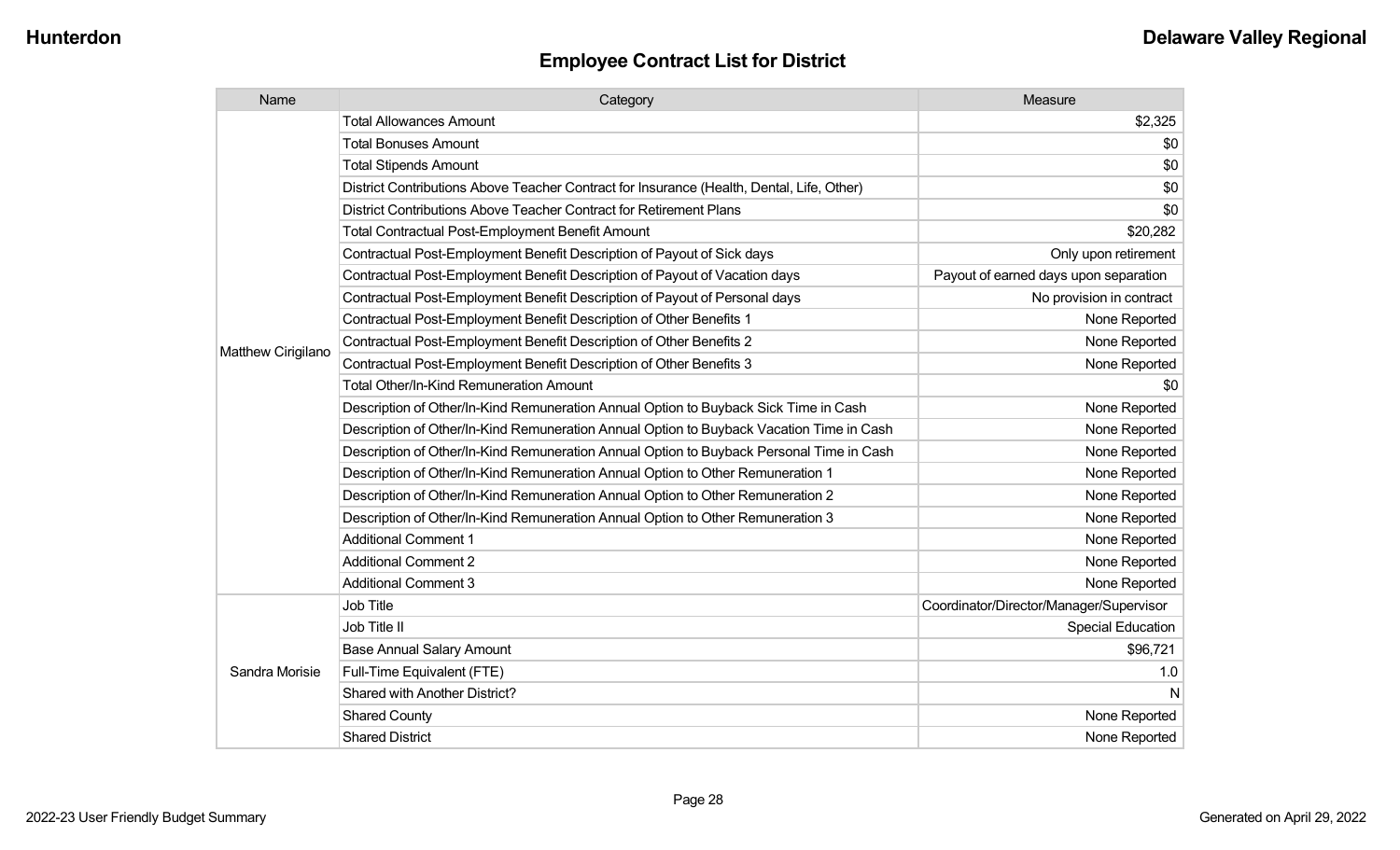| Name           | Category                                                                                  | Measure                  |
|----------------|-------------------------------------------------------------------------------------------|--------------------------|
|                | Job Title Other District                                                                  | None Reported            |
|                | Member of Collective Bargaining Unit (CBU)?                                               | N.                       |
|                | <b>Beginning Date of Contract</b>                                                         | 08/27/21                 |
|                | <b>End Date of Contract</b>                                                               | 06/30/22                 |
|                | <b>Contracted Number of Annual Work Days</b>                                              | 200                      |
|                | <b>Contracted Number of Annual Vacation Days</b>                                          | 0                        |
|                | Contracted Number of Annual Sick Days                                                     | 10                       |
|                | <b>Contracted Number of Annual Personal Days</b>                                          | 3                        |
|                | Contracted Number of Annual Consulting Days                                               | $\overline{0}$           |
|                | Number of Other Contracted Non-Working Days                                               | 18                       |
|                | Description of Other Contracted Non-Working Days                                          | School Holidays          |
|                | <b>Total Allowances Amount</b>                                                            | \$10,113                 |
|                | <b>Total Bonuses Amount</b>                                                               | \$0                      |
|                | <b>Total Stipends Amount</b>                                                              | \$0                      |
| Sandra Morisie | District Contributions Above Teacher Contract for Insurance (Health, Dental, Life, Other) | \$0                      |
|                | District Contributions Above Teacher Contract for Retirement Plans                        | \$0                      |
|                | Total Contractual Post-Employment Benefit Amount                                          | \$15,000                 |
|                | Contractual Post-Employment Benefit Description of Payout of Sick days                    | Only upon retirement     |
|                | Contractual Post-Employment Benefit Description of Payout of Vacation days                | No vacation days         |
|                | Contractual Post-Employment Benefit Description of Payout of Personal days                | No provision in contract |
|                | Contractual Post-Employment Benefit Description of Other Benefits 1                       | None Reported            |
|                | Contractual Post-Employment Benefit Description of Other Benefits 2                       | None Reported            |
|                | Contractual Post-Employment Benefit Description of Other Benefits 3                       | None Reported            |
|                | <b>Total Other/In-Kind Remuneration Amount</b>                                            | \$0                      |
|                | Description of Other/In-Kind Remuneration Annual Option to Buyback Sick Time in Cash      | None Reported            |
|                | Description of Other/In-Kind Remuneration Annual Option to Buyback Vacation Time in Cash  | None Reported            |
|                | Description of Other/In-Kind Remuneration Annual Option to Buyback Personal Time in Cash  | None Reported            |
|                | Description of Other/In-Kind Remuneration Annual Option to Other Remuneration 1           | None Reported            |
|                | Description of Other/In-Kind Remuneration Annual Option to Other Remuneration 2           | None Reported            |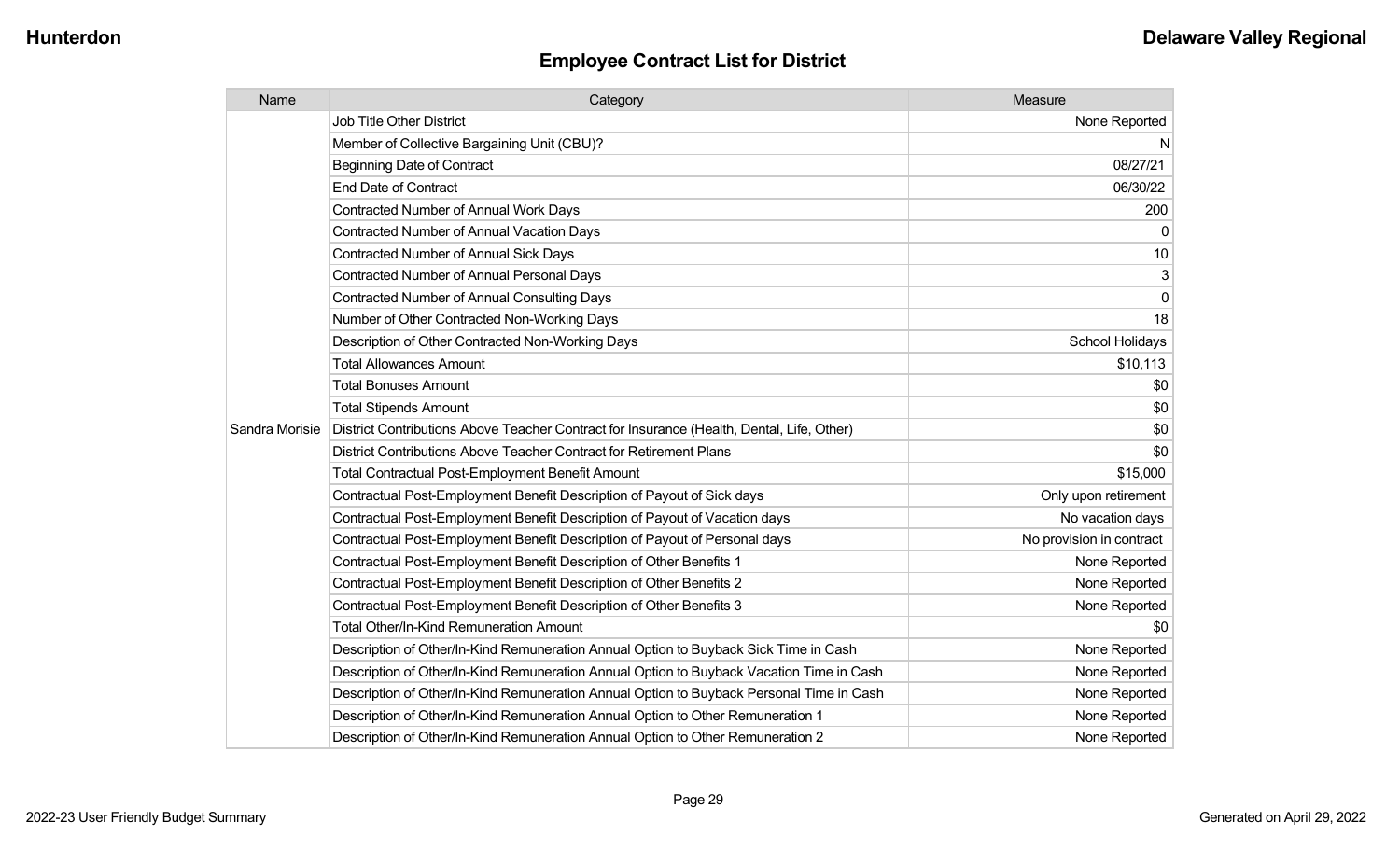| Name               | Category                                                                                  | Measure                                 |
|--------------------|-------------------------------------------------------------------------------------------|-----------------------------------------|
| Sandra Morisie     | Description of Other/In-Kind Remuneration Annual Option to Other Remuneration 3           | None Reported                           |
|                    | <b>Additional Comment 1</b>                                                               | Additional summer days pay              |
|                    | <b>Additional Comment 2</b>                                                               | None Reported                           |
|                    | <b>Additional Comment 3</b>                                                               | None Reported                           |
|                    | <b>Job Title</b>                                                                          | Coordinator/Director/Manager/Supervisor |
|                    | Job Title II                                                                              | Science                                 |
|                    | <b>Base Annual Salary Amount</b>                                                          | \$94,500                                |
|                    | Full-Time Equivalent (FTE)                                                                | 1.0                                     |
|                    | Shared with Another District?                                                             | N                                       |
|                    | <b>Shared County</b>                                                                      | None Reported                           |
|                    | <b>Shared District</b>                                                                    | None Reported                           |
|                    | Job Title Other District                                                                  | None Reported                           |
|                    | Member of Collective Bargaining Unit (CBU)?                                               | N                                       |
|                    | <b>Beginning Date of Contract</b>                                                         | 08/27/21                                |
|                    | <b>End Date of Contract</b>                                                               | 06/30/22                                |
|                    | Contracted Number of Annual Work Days                                                     | 200                                     |
| <b>Stacy Grady</b> | <b>Contracted Number of Annual Vacation Days</b>                                          | $\Omega$                                |
|                    | <b>Contracted Number of Annual Sick Days</b>                                              | 10                                      |
|                    | <b>Contracted Number of Annual Personal Days</b>                                          | 3                                       |
|                    | <b>Contracted Number of Annual Consulting Days</b>                                        | $\Omega$                                |
|                    | Number of Other Contracted Non-Working Days                                               | 18                                      |
|                    | Description of Other Contracted Non-Working Days                                          | School Holidays                         |
|                    | <b>Total Allowances Amount</b>                                                            | \$10,113                                |
|                    | <b>Total Bonuses Amount</b>                                                               | \$0                                     |
|                    | <b>Total Stipends Amount</b>                                                              | \$0                                     |
|                    | District Contributions Above Teacher Contract for Insurance (Health, Dental, Life, Other) | \$0                                     |
|                    | District Contributions Above Teacher Contract for Retirement Plans                        | \$0                                     |
|                    | <b>Total Contractual Post-Employment Benefit Amount</b>                                   | \$15,000                                |
|                    | Contractual Post-Employment Benefit Description of Payout of Sick days                    | Only upon retirement                    |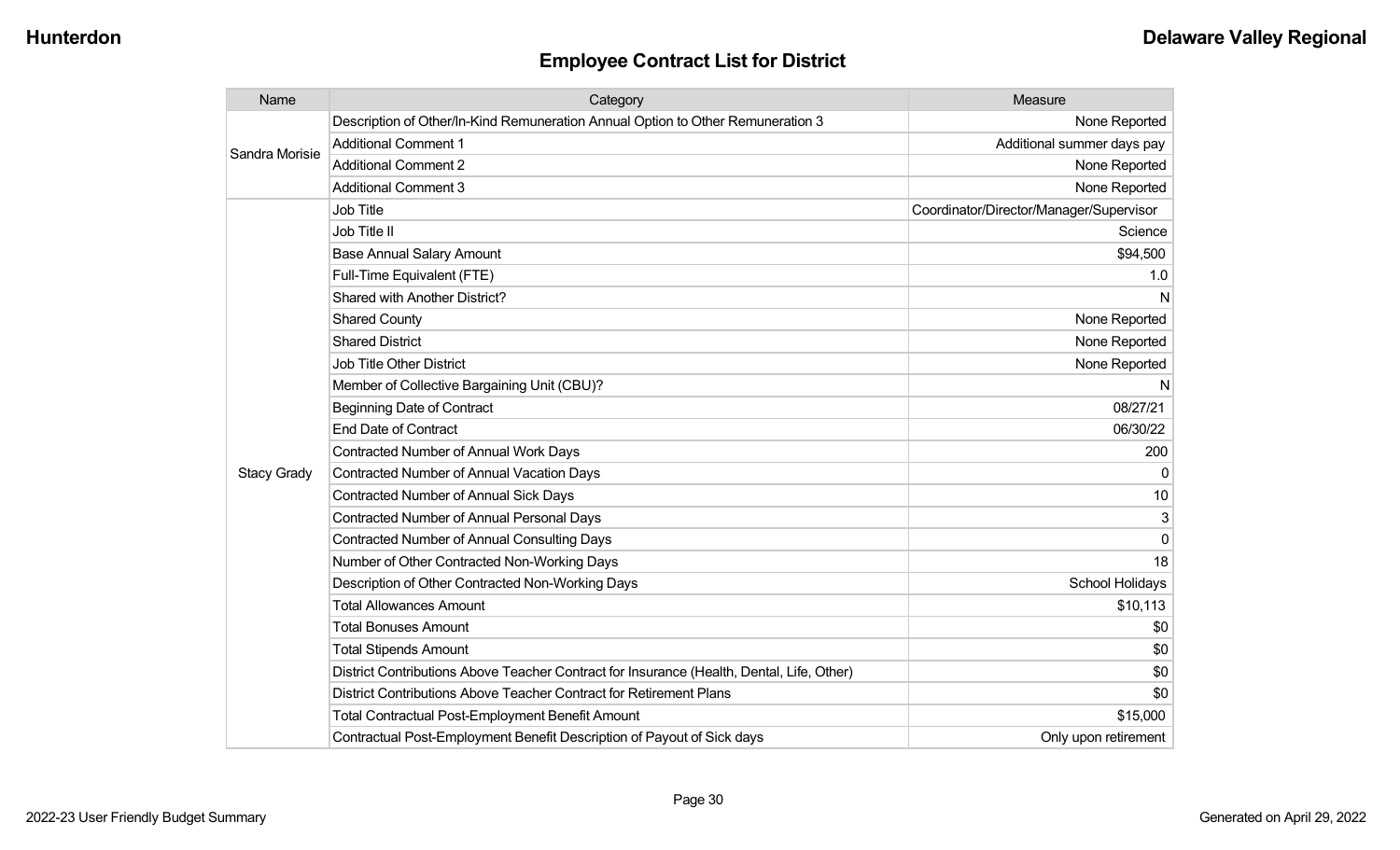| Name                  | Category                                                                                 | Measure                                 |
|-----------------------|------------------------------------------------------------------------------------------|-----------------------------------------|
|                       | Contractual Post-Employment Benefit Description of Payout of Vacation days               | No vacation days                        |
|                       | Contractual Post-Employment Benefit Description of Payout of Personal days               | No provision in contract                |
|                       | Contractual Post-Employment Benefit Description of Other Benefits 1                      | None Reported                           |
|                       | Contractual Post-Employment Benefit Description of Other Benefits 2                      | None Reported                           |
|                       | Contractual Post-Employment Benefit Description of Other Benefits 3                      | None Reported                           |
|                       | <b>Total Other/In-Kind Remuneration Amount</b>                                           | \$0                                     |
|                       | Description of Other/In-Kind Remuneration Annual Option to Buyback Sick Time in Cash     | None Reported                           |
| <b>Stacy Grady</b>    | Description of Other/In-Kind Remuneration Annual Option to Buyback Vacation Time in Cash | None Reported                           |
|                       | Description of Other/In-Kind Remuneration Annual Option to Buyback Personal Time in Cash | None Reported                           |
|                       | Description of Other/In-Kind Remuneration Annual Option to Other Remuneration 1          | None Reported                           |
|                       | Description of Other/In-Kind Remuneration Annual Option to Other Remuneration 2          | None Reported                           |
|                       | Description of Other/In-Kind Remuneration Annual Option to Other Remuneration 3          | None Reported                           |
|                       | <b>Additional Comment 1</b>                                                              | Additional summer days pay              |
|                       | <b>Additional Comment 2</b>                                                              | None Reported                           |
|                       | <b>Additional Comment 3</b>                                                              | None Reported                           |
|                       | Job Title                                                                                | Coordinator/Director/Manager/Supervisor |
|                       | Job Title II                                                                             | English/Media Center                    |
|                       | <b>Base Annual Salary Amount</b>                                                         | \$98,622                                |
|                       | Full-Time Equivalent (FTE)                                                               | 1.0                                     |
|                       | Shared with Another District?                                                            | N                                       |
|                       | <b>Shared County</b>                                                                     | None Reported                           |
| <b>Tara Civitillo</b> | <b>Shared District</b>                                                                   | None Reported                           |
|                       | <b>Job Title Other District</b>                                                          | None Reported                           |
|                       | Member of Collective Bargaining Unit (CBU)?                                              | N                                       |
|                       | <b>Beginning Date of Contract</b>                                                        | 08/27/21                                |
|                       | <b>End Date of Contract</b>                                                              | 06/30/22                                |
|                       | <b>Contracted Number of Annual Work Days</b>                                             | 200                                     |
|                       | Contracted Number of Annual Vacation Days                                                | 0                                       |
|                       | <b>Contracted Number of Annual Sick Days</b>                                             | 10                                      |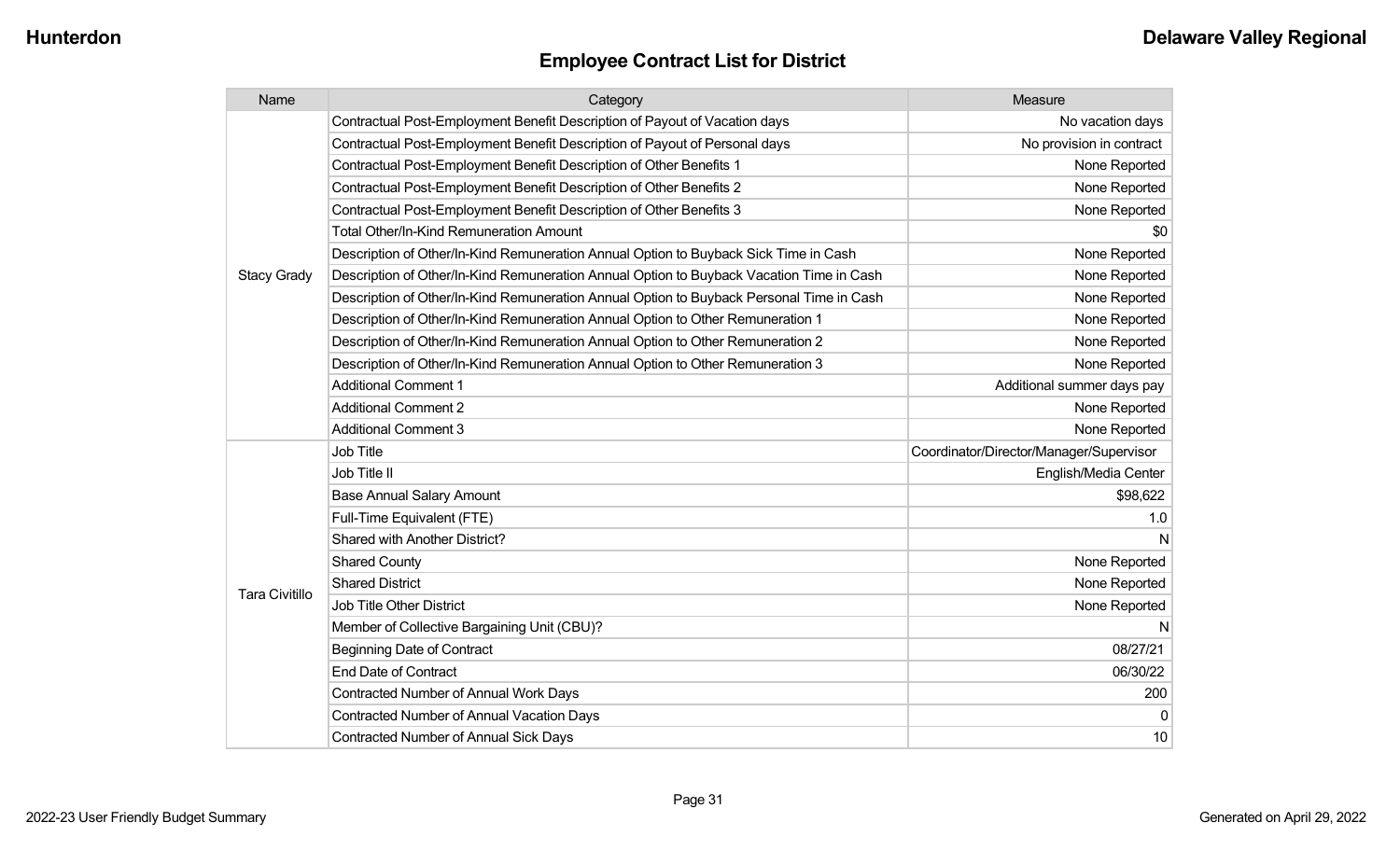| Name                  | Category                                                                                  | Measure                    |
|-----------------------|-------------------------------------------------------------------------------------------|----------------------------|
|                       | <b>Contracted Number of Annual Personal Days</b>                                          | 3                          |
|                       | <b>Contracted Number of Annual Consulting Days</b>                                        | $\mathbf 0$                |
|                       | Number of Other Contracted Non-Working Days                                               | 18                         |
|                       | Description of Other Contracted Non-Working Days                                          | <b>School Holidays</b>     |
|                       | <b>Total Allowances Amount</b>                                                            | \$10,113                   |
|                       | <b>Total Bonuses Amount</b>                                                               | \$0                        |
|                       | <b>Total Stipends Amount</b>                                                              | \$0                        |
|                       | District Contributions Above Teacher Contract for Insurance (Health, Dental, Life, Other) | \$0                        |
|                       | District Contributions Above Teacher Contract for Retirement Plans                        | \$0                        |
|                       | <b>Total Contractual Post-Employment Benefit Amount</b>                                   | \$15,000                   |
|                       | Contractual Post-Employment Benefit Description of Payout of Sick days                    | Only upon retirement       |
|                       | Contractual Post-Employment Benefit Description of Payout of Vacation days                | No vacation days           |
| <b>Tara Civitillo</b> | Contractual Post-Employment Benefit Description of Payout of Personal days                | No provision in contract   |
|                       | Contractual Post-Employment Benefit Description of Other Benefits 1                       | None Reported              |
|                       | Contractual Post-Employment Benefit Description of Other Benefits 2                       | None Reported              |
|                       | Contractual Post-Employment Benefit Description of Other Benefits 3                       | None Reported              |
|                       | <b>Total Other/In-Kind Remuneration Amount</b>                                            | \$0                        |
|                       | Description of Other/In-Kind Remuneration Annual Option to Buyback Sick Time in Cash      | None Reported              |
|                       | Description of Other/In-Kind Remuneration Annual Option to Buyback Vacation Time in Cash  | None Reported              |
|                       | Description of Other/In-Kind Remuneration Annual Option to Buyback Personal Time in Cash  | None Reported              |
|                       | Description of Other/In-Kind Remuneration Annual Option to Other Remuneration 1           | None Reported              |
|                       | Description of Other/In-Kind Remuneration Annual Option to Other Remuneration 2           | None Reported              |
|                       | Description of Other/In-Kind Remuneration Annual Option to Other Remuneration 3           | None Reported              |
|                       | <b>Additional Comment 1</b>                                                               | Additional summer days pay |
|                       | <b>Additional Comment 2</b>                                                               | None Reported              |
|                       | <b>Additional Comment 3</b>                                                               | None Reported              |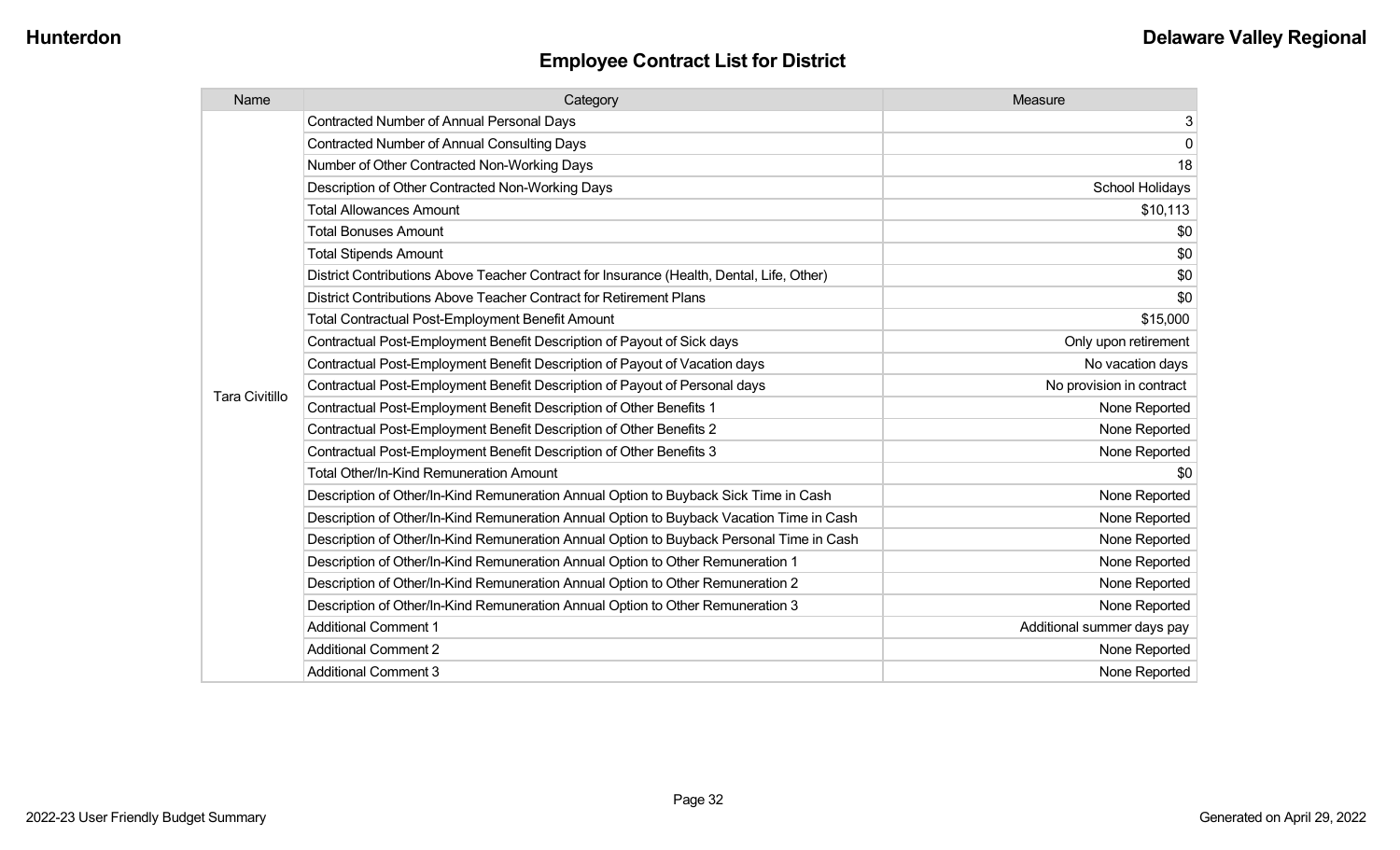| Name           | Category                                                                                  | Measure                                         |
|----------------|-------------------------------------------------------------------------------------------|-------------------------------------------------|
|                | Job Title                                                                                 | <b>Business Administrator</b>                   |
|                | Job Title II                                                                              | <b>Board Secretary</b>                          |
|                | <b>Base Annual Salary Amount</b>                                                          | \$181,979                                       |
|                | Full-Time Equivalent (FTE)                                                                | 1.0                                             |
|                | Shared with Another District?                                                             | Y                                               |
|                | <b>Shared County</b>                                                                      | 19                                              |
|                | <b>Shared District</b>                                                                    | 1680                                            |
|                | <b>Job Title Other District</b>                                                           | <b>Business Administrator</b>                   |
|                | Member of Collective Bargaining Unit (CBU)?                                               | N                                               |
|                | <b>Beginning Date of Contract</b>                                                         | 07/01/21                                        |
|                | <b>End Date of Contract</b>                                                               | 06/30/22                                        |
|                | <b>Contracted Number of Annual Work Days</b>                                              | 260                                             |
|                | Contracted Number of Annual Vacation Days                                                 | 25                                              |
|                | <b>Contracted Number of Annual Sick Days</b>                                              | 12                                              |
| Teresa O'Brien | Contracted Number of Annual Personal Days                                                 | 3                                               |
|                | <b>Contracted Number of Annual Consulting Days</b>                                        | 0                                               |
|                | Number of Other Contracted Non-Working Days                                               | 18                                              |
|                | Description of Other Contracted Non-Working Days                                          | School Holidays                                 |
|                | <b>Total Allowances Amount</b>                                                            | \$7,155                                         |
|                | <b>Total Bonuses Amount</b>                                                               | \$0                                             |
|                | <b>Total Stipends Amount</b>                                                              | \$0                                             |
|                | District Contributions Above Teacher Contract for Insurance (Health, Dental, Life, Other) | \$1,800                                         |
|                | District Contributions Above Teacher Contract for Retirement Plans                        | \$0                                             |
|                | <b>Total Contractual Post-Employment Benefit Amount</b>                                   | \$21,999                                        |
|                | Contractual Post-Employment Benefit Description of Payout of Sick days                    | Only upon retirement                            |
|                | Contractual Post-Employment Benefit Description of Payout of Vacation days                | Pay out of earned vacation days upon separation |
|                | Contractual Post-Employment Benefit Description of Payout of Personal days                | No provision in contract                        |
|                | Contractual Post-Employment Benefit Description of Other Benefits 1                       | None Reported                                   |
|                | Contractual Post-Employment Benefit Description of Other Benefits 2                       | None Reported                                   |